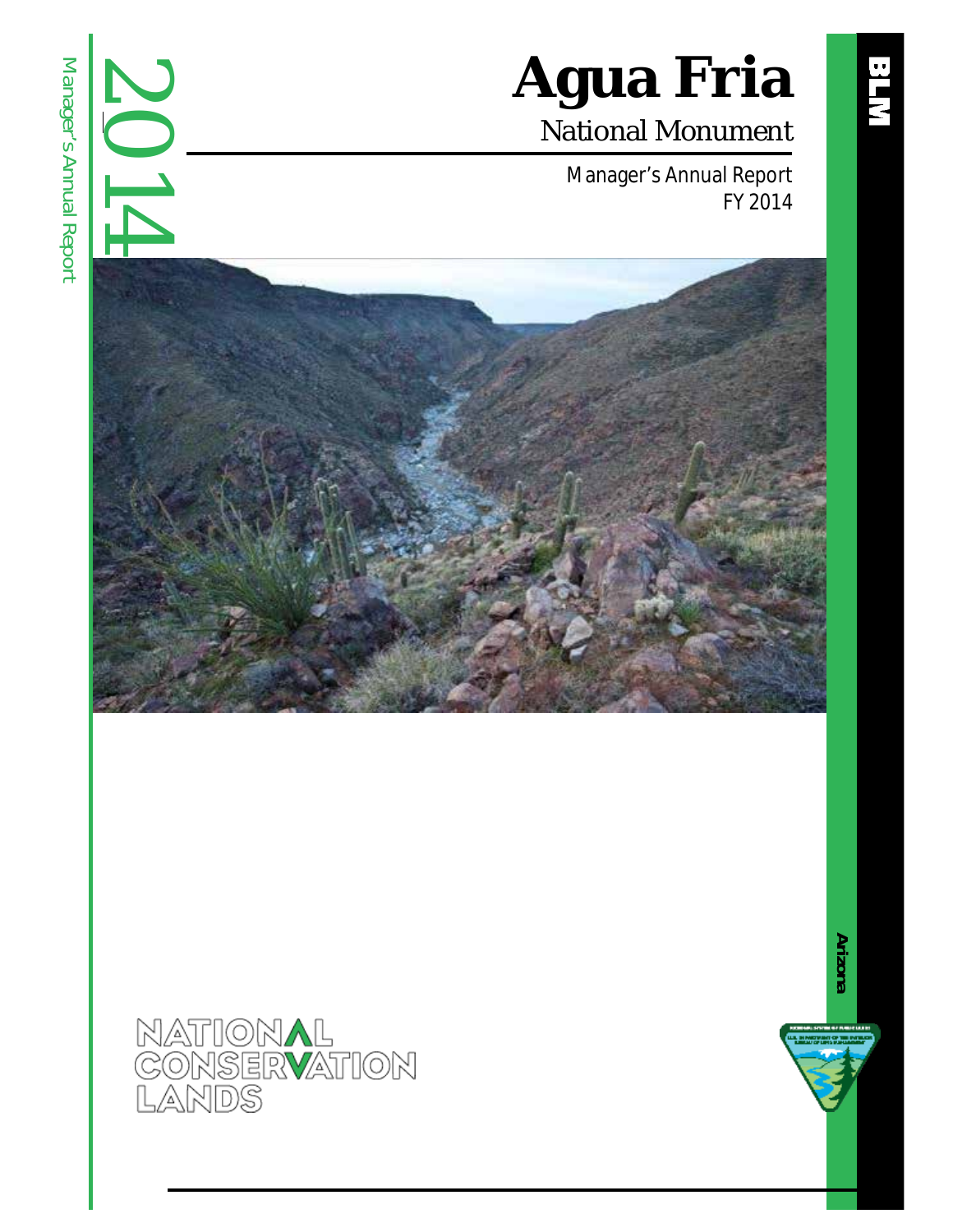## Table of Contents

|                  | Agua Fria Profile                         |    |
|------------------|-------------------------------------------|----|
| $\boldsymbol{2}$ | Planning and NEPA                         | 4  |
| 3                | Year's Projects and Accomplishments       | 6  |
|                  | Science                                   | 14 |
| 5                | Resources, Objects, Values, and Stressors | 16 |
| 6                | <b>Summary of Performance Measures</b>    | 24 |
|                  | Manager's Letter                          | 25 |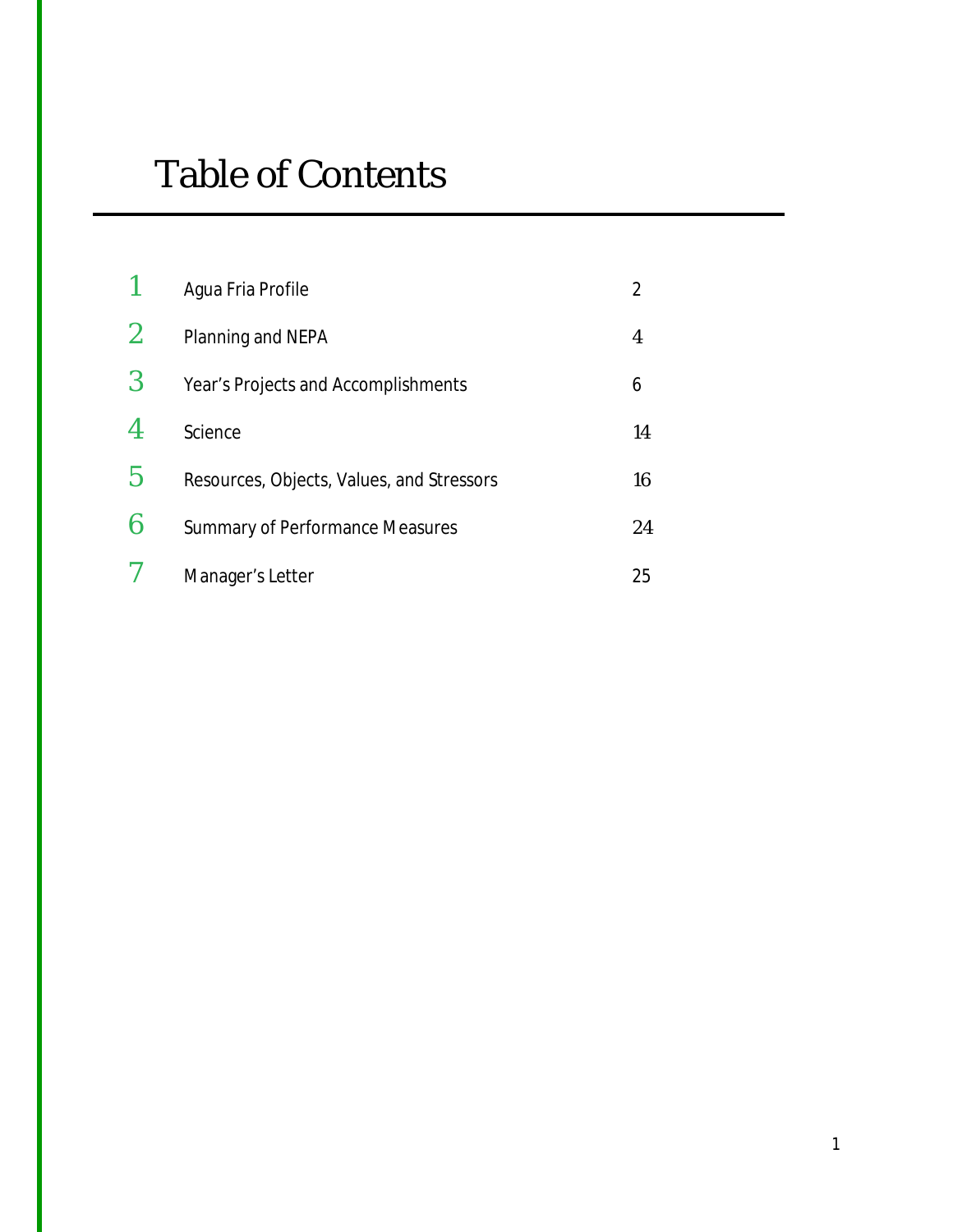## **Designating Authority**

| Designating Authority: | Antiquities Act of 1906, Presidential Proclamation 7263, |
|------------------------|----------------------------------------------------------|
|                        | President William J. Clinton                             |
|                        |                                                          |

**Date of Designation:** January 11, 2000

## **Acreage**

1

| Total Acres in Unit   BLM Acres |        | <b>Other Fed. Acres</b> | State Acres | <b>Other Acres</b> |
|---------------------------------|--------|-------------------------|-------------|--------------------|
| 72,344                          | 70,900 | N/A                     | N/A         | ,444               |

## **Contact Information**

| Unit Manager | Phone        | E-mail         | <b>Mailing Address</b>                 |
|--------------|--------------|----------------|----------------------------------------|
| Amanda James | 623.580.5568 | ajames@blm.gov | 21605 N. 7th Ave.<br>Phoenix AZ, 85027 |

| <b>Field Office</b> | <b>District Office</b> | l State Office |
|---------------------|------------------------|----------------|
| Hassayampa          | Phoenix                | Arizona        |

## **Budget**

| Total FY14 Budget | Subactivity 1711 | Other Subactivities' Other Funding<br>Contributions |     |
|-------------------|------------------|-----------------------------------------------------|-----|
| \$682,633.70      | \$522,883.74     | 1110 (\$100,000.00)                                 | N/A |
|                   |                  | 1660 (\$8,859.66)                                   |     |
|                   |                  | 1770 (\$11,000.00)                                  |     |
|                   |                  | 8100 (\$39,890.30)                                  |     |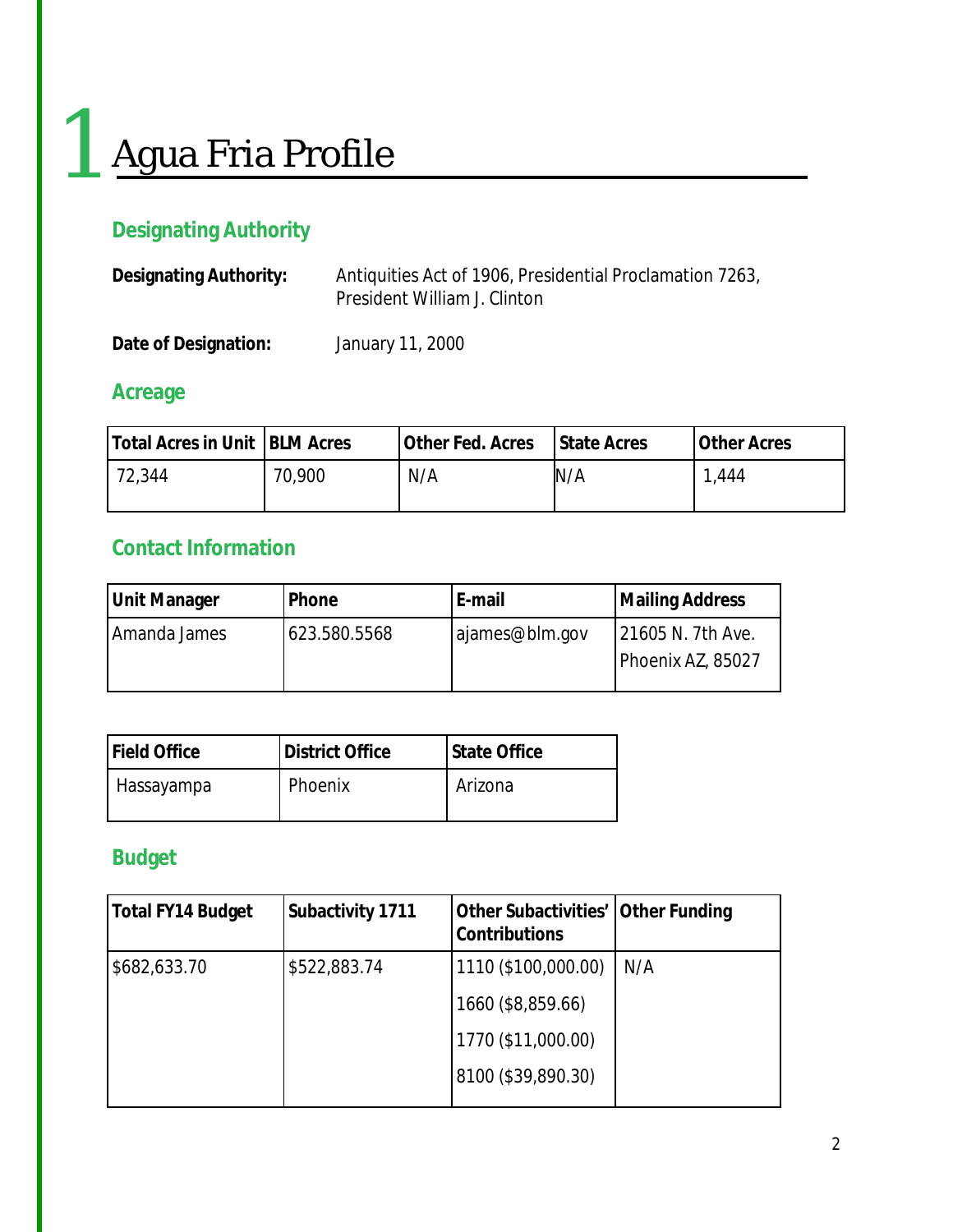## **Map of Agua Fria National Monument**



The Agua Fria National Monument (AFNM) is located approximately 40 miles north of Phoenix, Arizona; located in southeastern Yavapai County. The Badger Springs Trailhead and Pueblo la Plata are called out.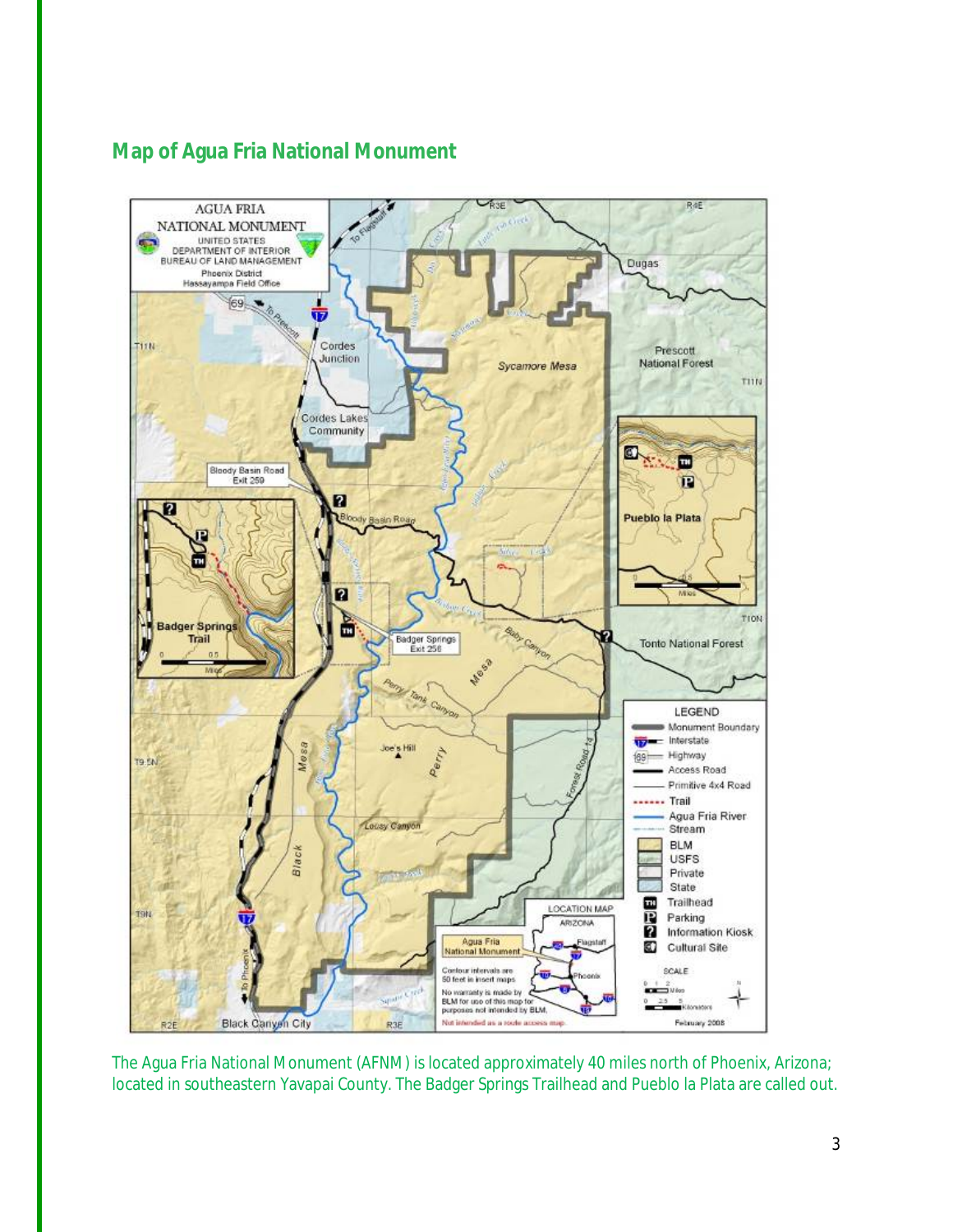## **Managing Partners**

N/A

## **Staffing**

The Agua Fria National Monument (AFNM) was staffed with Monument Manager/Assistant Field Manager Amanda James, Wildlife Biologist Paul Sitzmann, Archeologist Bryan Lausten, Natural Resource Specialist Casey Addy, and two Park Ranger detailers in Fiscal Year 2014 (FY14). All four of the permanently filled positions also provided support to the Hassayampa Field Office (HFO). Since September 2013, the park ranger position has been vacant and temporarily filled by a series of detailers. In February 2014, the Monument Manager position was reclassified as Monument Manager/Assistance Field Manager for the HFO. Listed below are the positions on the AFNM Table of Organization, percent of each staff member's time dedicated to the Monument workload and staff member's names.

Monument Manager/Assistant Field Manager (50%): Amanda James Park Ranger (100%): Vacant Wildlife Biologist (75%): Wildlife Biologist (75%): Archaeologist (50%): Bryan M. Lausten Natural Resource Specialist (75%): Casey Addy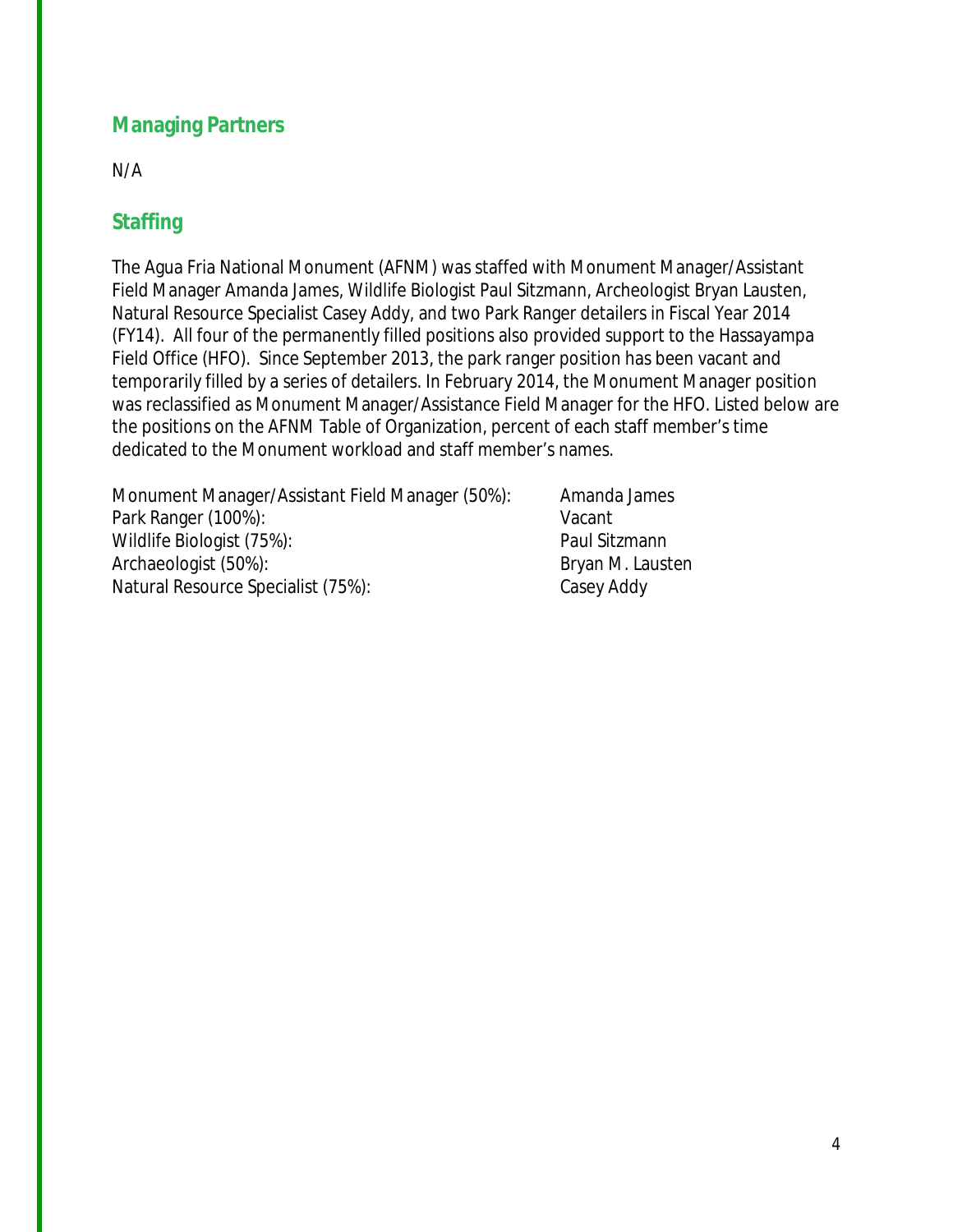## Planning and NEPA 2

#### **Status of RMP**

In FY14, the AFNM was managed under the Agua Fria Record of Decision and Approved Resource Management Plan (AFNM ROD/RMP) approved in April 2010. The implementation strategy for the plan was completed in July 2010. A review and update of the implementation strategy was conducted in FY13. An RMP evaluation is scheduled for 2015.

#### **Status of Activity Plans**

The travel management plan for the AFNM was approved by the AFNM ROD/RMP, 2010. Ongoing monitoring of road closures was conducted by park ranger detailers and volunteers.

A draft Badger Springs Recreation Plan was developed. NEPA analysis to implement the Badger Springs Recreation Plan was placed on hold due to a vacant recreation position in the Hassayampa Field Office.

#### **Status of RMP Implementation Strategy**

The three-year review of the AFNM RMP Implementation Strategy was completed in FY13. The strategy emphasized the goals of achieving desired natural resource conditions, achieving desired biological communities, providing for recreational benefits in the AFNM Special Recreation Management Area (SRMA), enhancing the understanding and awareness of the AFNM, providing sustainable working landscapes, protecting and interpreting cultural and paleontological resources, enhancing land use, and protecting lives and property through wildfire management.

Strategic goals were accomplished by various actions that were conducted in FY14. Work toward achieving desired natural resource condition goals included upland and riparian monitoring, juniper thinning and pile burning actions, and completely two land health evaluations for the Cross Y and Horseshoe allotments. Achieving desired biological communities was accomplished by population monitoring and maintaining high quality habitat. Recreational opportunities in the AFNM Special Recreation Management Area (SRMA) were accomplished by maintaining roads and bathrooms in the area, and providing visitor information and personal contacts by the park rangers.

Cultural and paleontological resources were protected with an extensive partnership through the Arizona Site Stewardship program, which provides volunteers who monitor selected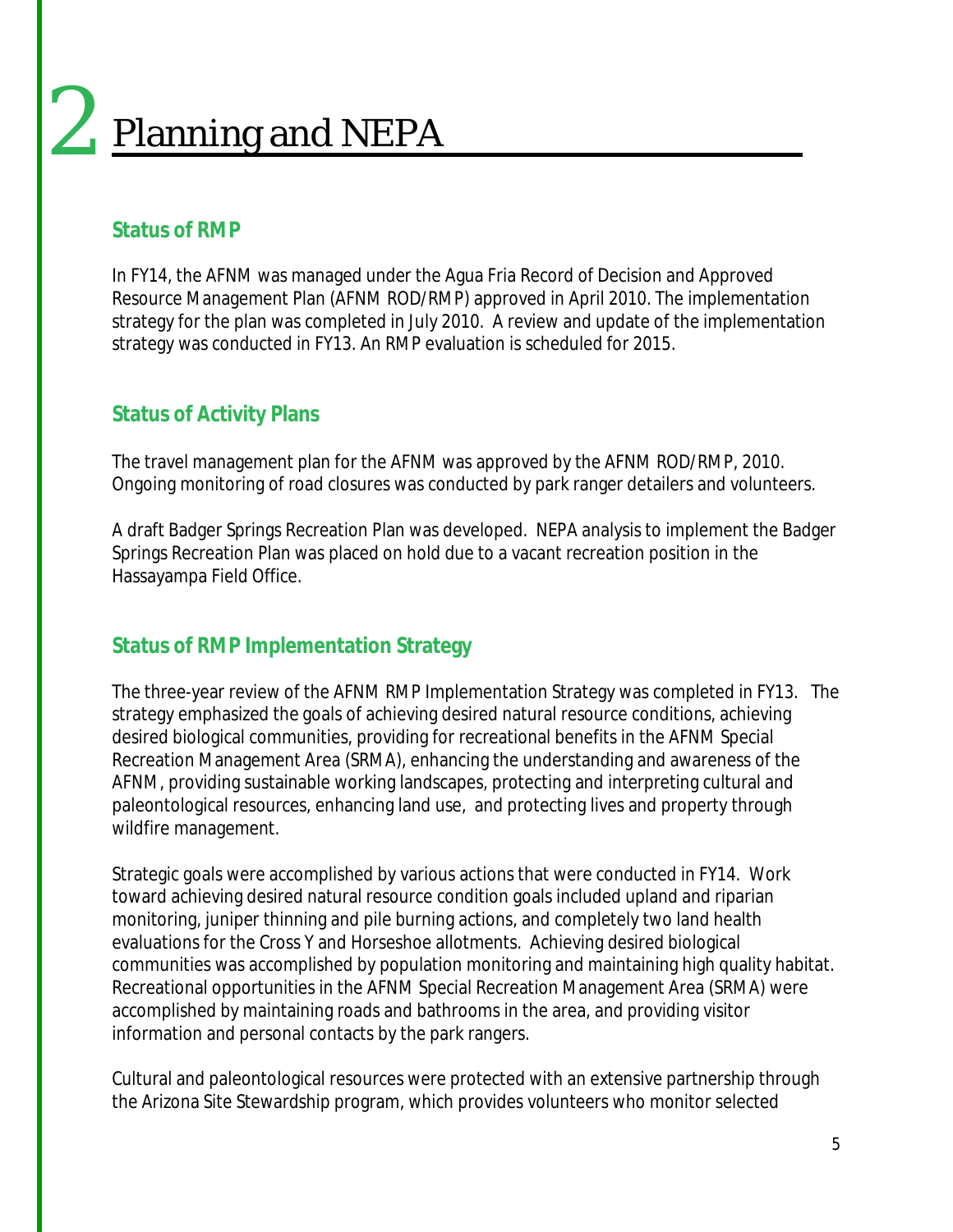cultural resource sites and continued science partnership with Arizona State University. Additional protection to cultural resource sites was provided through monthly archaeological surveys and documentation of new sites within the Perry Mesa Register Historical District with assistance from Bureau of Land Management (BLM) volunteers and the Friends of the Agua Fria National Monument. Enhanced land use was accomplished by ongoing visitor use projects and community outreach projects like the Black Canyon City Heritage Park which will serve as the community gateway visitor center for the AFNM.

Lastly, fire staff was on hand to respond to protect lives and property. In June 2014, a 487 acre wildfire burned near Badger Springs Recreation Area. Rapid response from BLM fire crews limited the overall extent and damage to resources and recreation facilities.

#### **Key NEPA Actions and/or Project Authorizations**

#### DOI-BLM-AZ-P030-2014-0001-EA Cross Y Land Acquisition

The AFNM completed the NEPA analysis to acquire lands offered in the Cross Y land acquisition in FY14. Project details are discussed further in the Land Acquisition portion of this report.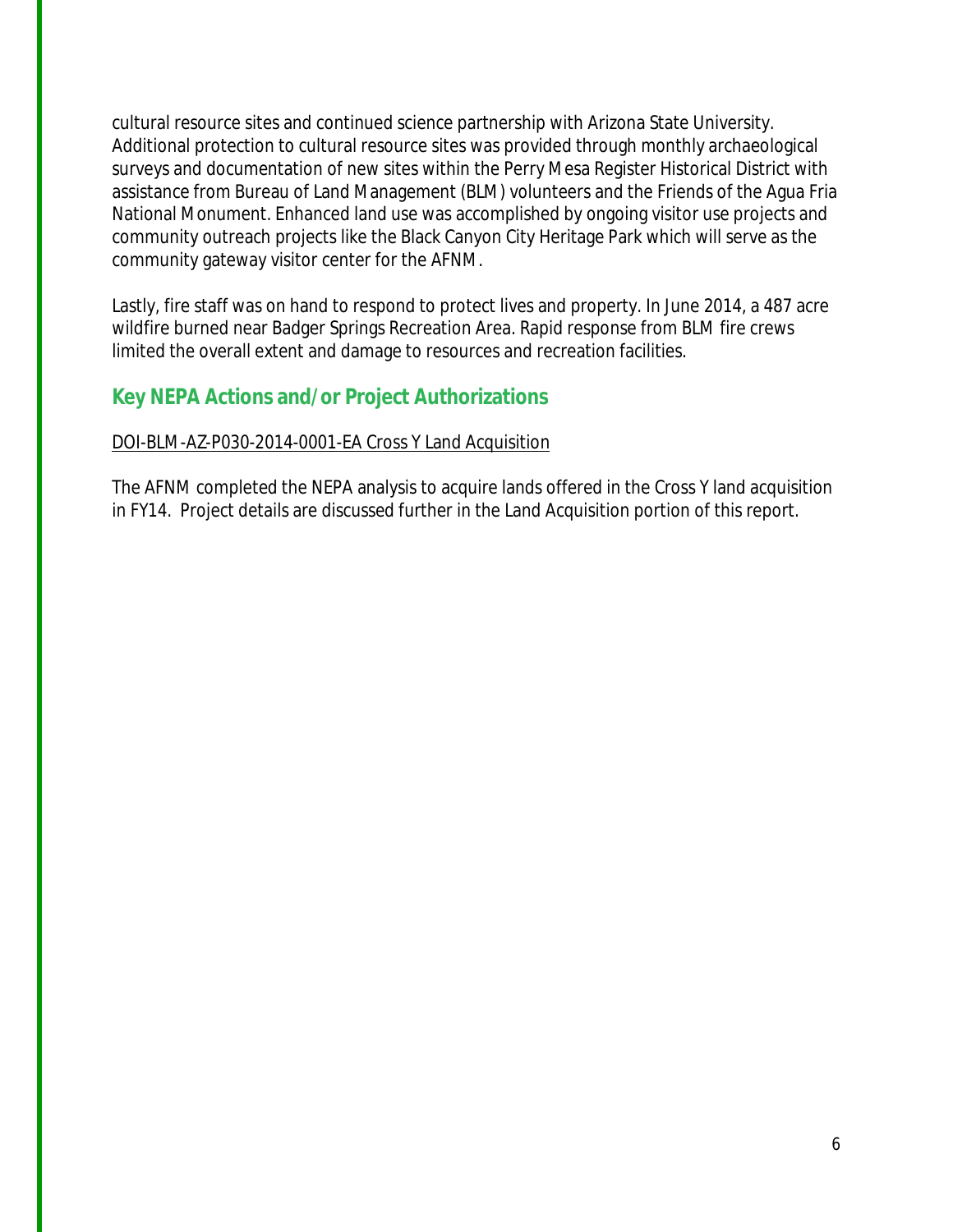# Year's Projects and Accomplishments 3

## **General Accomplishments**

As is always true for the AFNM, an abundance of exciting work was accomplished in FY14. AFNM staff, federal, state, and nonprofit partners, and the large number of BLM volunteers and volunteers associated with the Friends of the AFNM (Friends) were critical to this year's success. Large assortments of projects were completed this year. Projects ranged from ongoing wildlife and habitat monitoring projects, rangeland monitoring and condition assessments, grassland and riparian restoration projects, youth engagement, cultural resource surveys, site documentation and monitoring and many more. Detailed projects are highlighted below by resources program areas.

In addition, the AFNM received Land and Water Conservation Fund (LWCF) money to acquire two 40 acre parcels located in the southern portion of the Monument. This was an exciting first step towards completing a long anticipated land acquisition of 1,984 acres once a part of the Cross Y Ranch.

#### *Wildlife Program*

- AFNM Wildlife Biologist completed a Master of Science degree related to vegetation response to fuels treatments on the AFNM at Arizona State University and presented results at Arizona Antelope Awareness Day.
- Over 100 acres of grassland restoration occurred in FY14. Restoration was centered on the removal of juniper trees in pronghorn movement corridors.
- Another successful year of yellow-billed cuckoo monitoring occurred in FY14. With the assistance of the Friends, Arizona Game and Fish Department (AGFD), Arizona Audubon, Sierra Club, Student Conservation Association, and many other volunteers.
- Fish surveys for Gila chub and Gila topminnow, both endangered species, were conducted in all tributaries where they are found. These tributaries include Larry Canyon, Lousy Canyon, Silver Creek, and Indian Creek. Electro-fishing, hoop nets, and snorkeling were used to count and measure fish. Both Larry and Lousy Canyons were found to have high numbers of Gila Chub and Gila topminnow. Populations of Gila chub continue to persist at low densities in Silver and Indian Creeks.
- The 7<sup>th</sup> Annual Wet/Dry event was successfully carried out in FY14. Approximately 40 volunteers hiked nearly 50 miles of river during June 21 which is one of the hottest and driest times of year.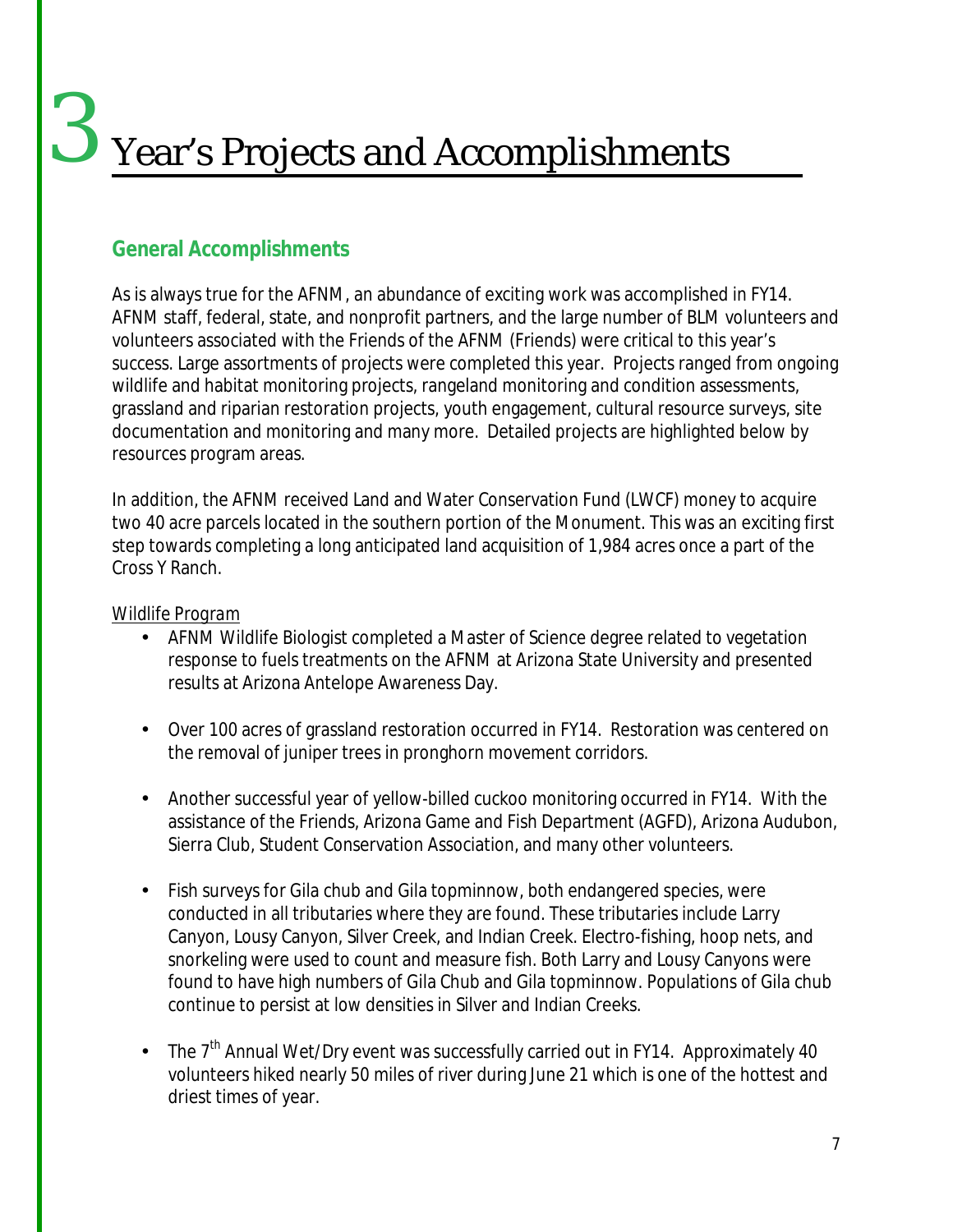#### *Range Program*

- 13,557 Animal Unit Months were authorized (cattle and sheep) on ten allotments within the Monument.
- Two draft Land Health Evaluations were completed in FY14 for the Cross Y and Horseshoe Allotments. The Cross Y met riparian standards but did not meet upland Land Health Standards for Arizona (BLM 2014a). The Horseshoe allotment met all of the standards for Land Health for Arizona (BLM 2014b).
- a. BLM staff and partners collected long and short-term upland and riparian vegetation monitoring data in several allotments within the AFNM. Data collection includes upland utilization data, dry weight rank data, rangeland health data, Proper Functioning Condition data, and Multiple Indicator Monitoring Data. BLM specialists also worked towards updating and verifying the Natural Resources Conservation Service (NRCS) Ecological Site Descriptions within the Monument.
- The Horseshoe Copper Creek Coordinated Resource Management Plan (HS-CC CRMP) which includes personnel from the BLM, NRCS, Forest Service, AGFD, The Nature Conservancy, and interested public stakeholders made significant progress towards being completed in 2015.
- Large stretches of livestock control fences were modified to facilitate wildlife movement within different areas of the Monument. Several upland water catchments were also lined with bentonite to increase water holding capacity for livestock and wildlife use.

#### *Recreation and Volunteer Program*

- In FY14 visitor use data was obtained from four traffic counters placed along six roads on the Monument and processed through TRAFX software. The visitor use estimated totals were 85,000 visitors to the Monument. 65% of total visitation occurred on Bloody Basin Road, 16% at Badger Springs Recreation Area, 14% at Cordes Lakes Road, and the remainder divided between the 9014 Road, 9025 Road, and the Sunset Point exit to Black Mesa. Visitor use data and trends continue to show an increase of visitation to the AFNM annually.
- The AFNM has continued to implement the QR code program. Visitors can use smart phones to access information about the landscape they are visiting by aiming their phones at the QR code. Visitors are also able call a number posted along routes and kiosks and receive a recorded message about safety, historical information, or items of interest. The BLM is able to check the status of visitors in real time and ascertain their home town.
- Work continues on development of interpretive signs and updating pamphlet information for the Monument. General interpretive informational brochures about the Monument are made available for the public at the Phoenix District Office.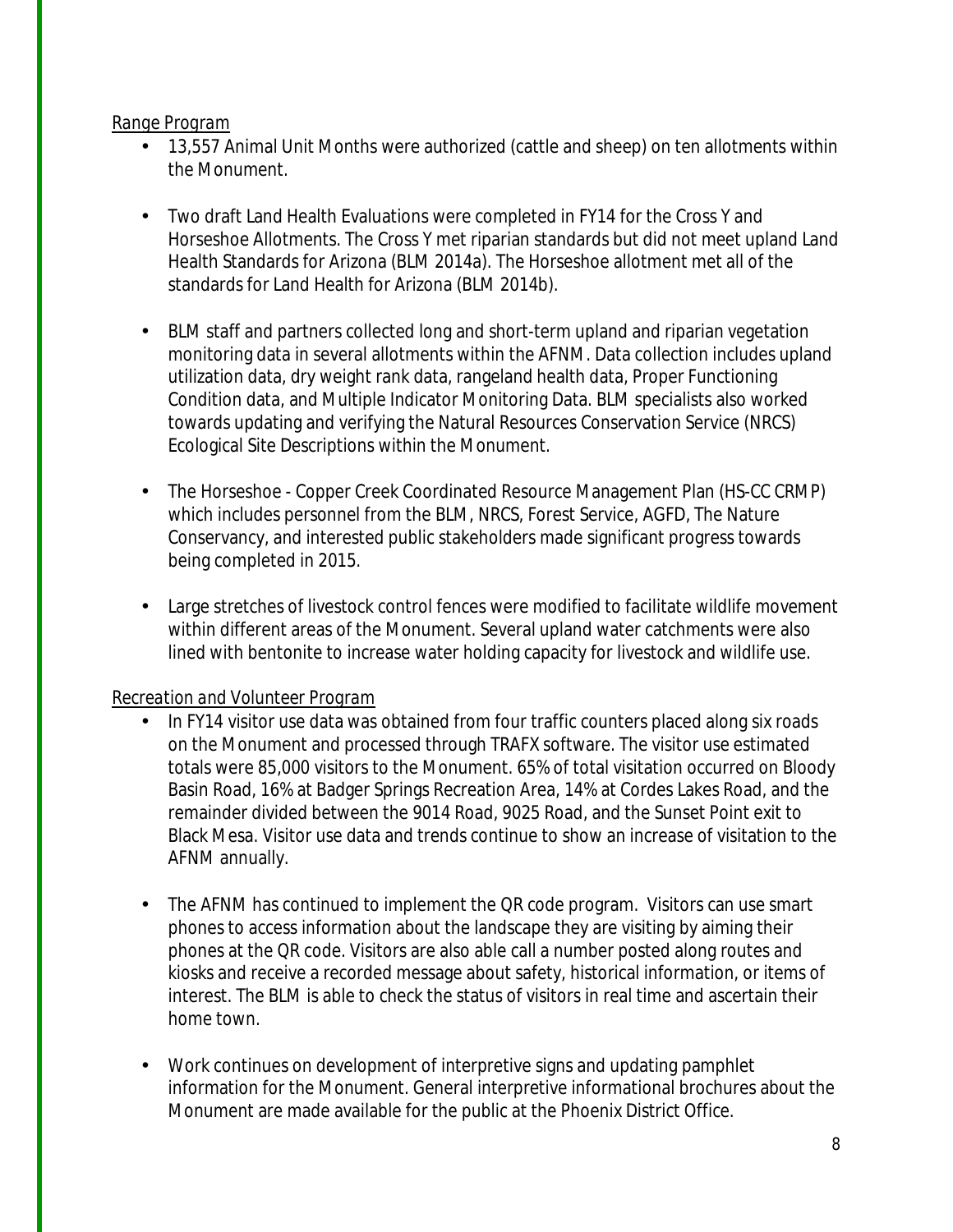- The Friends have adopted a stretch of I-17 from milepost 259 (Bloody Basin exit) to milepost 260, both northbound and southbound lanes. The benefits of participation in the Adopt-A-Highway are many, and among them are:
	- § Cost effective recognition to millions of motorists
	- § Signage that works day and night all year long
	- **§** Unrivaled exposure in and around the Monument
	- § A display of responsible citizenship to potential and existing members and donors
	- § The foundation for an "environmentally conscious" public relations campaign
	- § Litter-free highways

#### *Cultural and Paleontology Resources Program*

- The continued partnership with Arizona State University's Legacy on the Landscape Project and the Monument resulted in the 2014 publishing of the manuscript for the Alliance and Landscape volume on ASU's work on Perry Mesa by University of Utah.
- The Pueblo La Plata Interpretative plan project a. initiated in FY14, is focusing on developing interpretative panels to highlight the rich cultural resource of Pueblo La Plata. The project is a partnership between the BLM, the Tonto National Forest, Native American tribes, the Arizona State University, the Friends of the Agua Fria National Monument, and The Friends of the Tonto National Forest.



- In 2014, 200 acres of archaeological survey were conducted within the Perry Mesa Archaeological District in the AFNM.
- 26 archaeological sites were monitored within the Monument for both direct and  $\mathbb{R}^{\mathbb{Z}}$ indirect impacts.
- Three newly discovered cultural resources sites were documented.
- Tribal Consultation was initiated with ten Native American Communities of Arizona.
- Three cultural resources site protection and interpretative actions within the AFNM were conducted.
- Five public outreach events were participated in and six educational hikes were conducted highlighting the cultural resources of the AFNM.

## **Current Areas of Focus**

The AFNM is currently focusing on maintaining sustainable working landscapes that emphasize proper ecological function and maintaining heritage properties of the National Conservation Lands while allowing for multiple uses of the landscape. This lofty goal is accomplished in a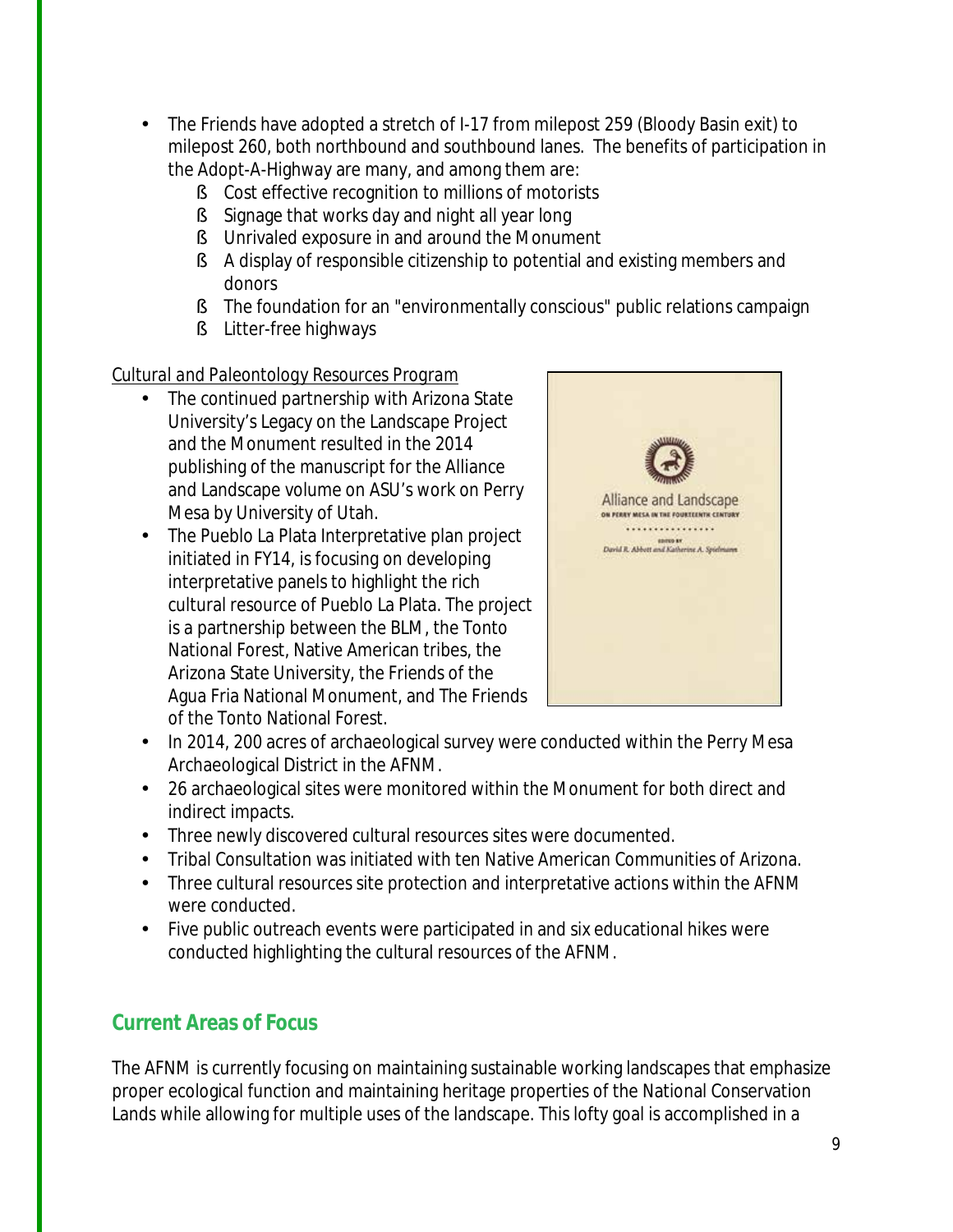variety of ways. Monitoring, youth and community engagement, cultural resources surveys of the Perry Mesa Archaeology District, resource protection and administrative actions were critical in achieving this goal.

There have been multiple stressors that affected the AFNM. Ongoing drought for multiple years continued to stress upland conditions and the resource that depend upon them. Additionally, the 487 acre Badger Fire burned on Black Mesa. Details are summarized in the Stressors section of this report.

### **Education, Outreach, and Interpretation**

AFNM staff and members of Audubon Society partnered with local inter-city high schools to continue the River Pathways Project. The River Pathways curriculum, a collaborative effort between Audubon Arizona, the BLM, and the Phoenix Union High School District is intended to get urban students outdoors, introduce them to Arizona's native habitats, and build their interest in careers managing public lands. This is done through five classroom modules focused on riparian ecology and resource management, a field trip to the Nina Mason Pulliam Rio Salado Audubon Center. Students are trained in monitoring techniques used by biologists in the field.

Select students applied learned skills and conducted field studies with BLM biologists in the AFNM and staff with the Audubon. In FY14, River Pathways reached a total of 849 students from 17 high schools in the Phoenix area. Three students who participated in the River Pathways Program were hired for summer internships where they worked with Audubon Arizona and BLM staff during the annual yellow-billed cuckoo surveys within the AFNM. Additionally, through the Healthy Lands Initiative, Audubon staff and three youth interns conducted upland bird surveys to assess breeding bird response to grassland fuels treatments. During this reporting period, Audubon staff completed over 21 yellow-billed cuckoo surveys on the AFNM and 144 upland bird surveys.

The Arizona State University's Legacy on the Landscape partnership is a collaborative effort by archaeologists and ecologists to investigate the legacy of prehistoric and modern human land use on the mesas of AFNM north of the Phoenix Basin. This ongoing project has a strong educational component, involving both graduate and undergraduate students in interdisciplinary research in the field and laboratory.

The Friends staffed a booth at the 2014 Arizona Archaeological Expo, which was held at Catalina State Park, near Oracle, Arizona. They conducted public outreach and education regarding both cultural resources and projects they have participated in on the Monument. Educational hikes were performed on the Monument by and for members of the Friends, in addition hikes were offered for the general public to highlight cultural resources within the Monument. Dr. Connie Stone, retired BLM Archaeologist for the AFNM and now a Friends volunteer, presented three educational talks to public and avocational archaeologist groups concerning the AFNM.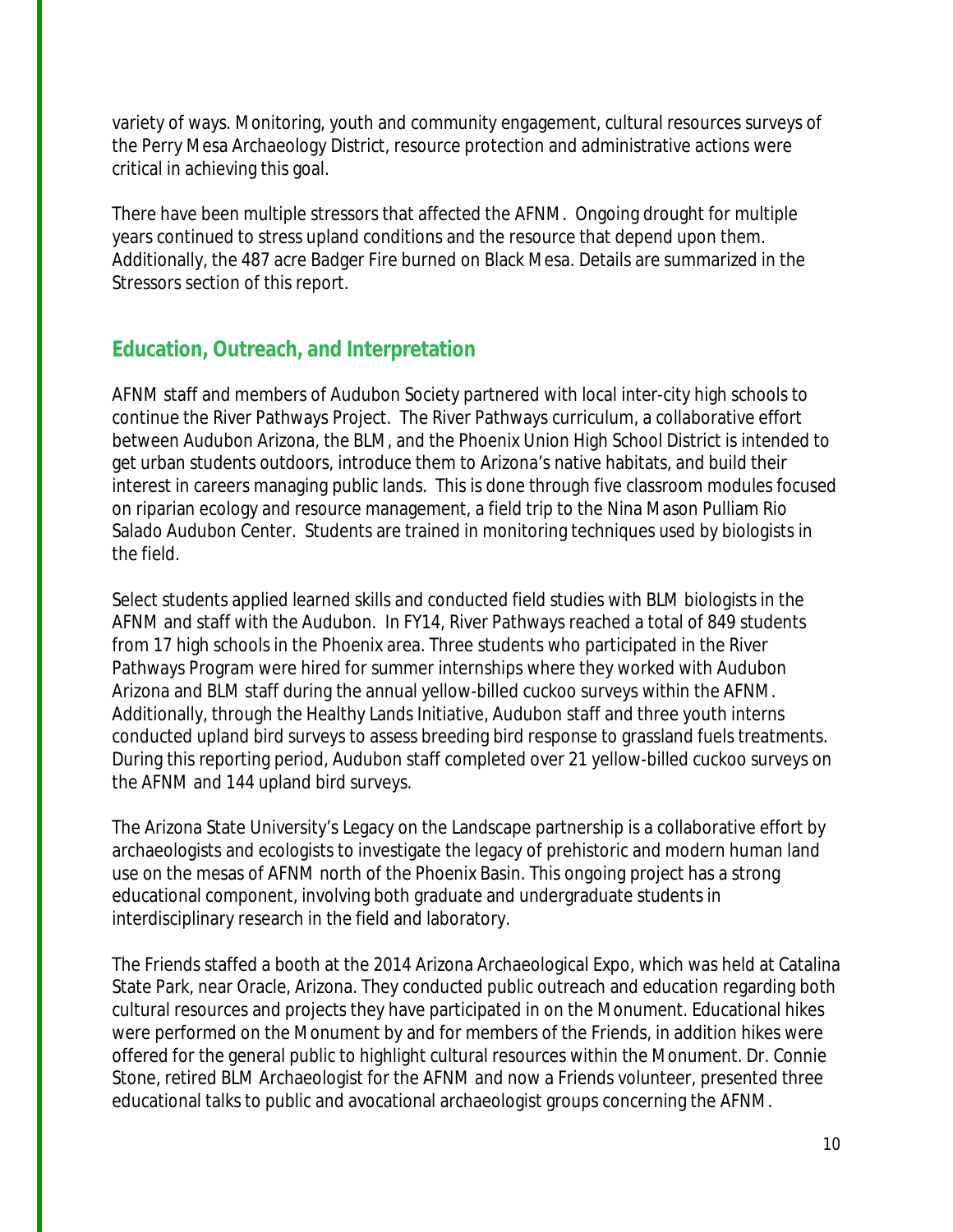In 2014, the AFNM provided a 10 week summer internship to an American Indian Science and Engineering Society (AISES) student from the University of Washington. The intern assisted with yellow-billed cuckoo surveys, riparian and upland monitoring, travel management and data management. The intern was also provided a BLM mentor during the internship and a travel scholarship to attend the National AISES Annual Conference for leadership development.

Lastly, Prescott College located in Prescott, Arizona held two multi-night camping trips in the AFNM as part of their new student orientation program and often conduct day hikes into the Monument as part of their curriculum on *Natural History and Ecology of the Southwest* courses.

#### **Partnerships**

#### **Friends of the Agua Fria National Monument**

The Friends are organized exclusively for charitable, scientific, and educational purposes; more specifically to protect, preserve, and promote appreciation and enjoyment of the ecological, archaeological, scenic, and scientific resources and values of the AFNM. The Friends play an important role in assisting the BLM with critical support for Monument activities. They organize outings and perform service projects on the Monument, such as: monitoring trails and cultural resources, organizing hikes and tours for Friends members and the public, removing non-native plant species, interpretative projects of historic resources, performing trash pickups, recording rock art, annual Wet-Dry mapping, and act as stewards for the Monument.

#### **Arizona State University Legacies on the Landscape Project**

The Legacies on the Landscape project is a collaborative effort by archaeologists and ecologists at ASU and BLM to investigate the legacy of prehistoric human land use on the mesas of the AFNM north of the Phoenix Basin. Arizona State University hosted a seminar highlighting student research papers centering at Perry Mesa on May 7, 2014. The research papers were not only part of the student's curriculum, but part of the ongoing Legacies on the Landscape Project. The project is funded in part by Cost Share Grants from the BLM, administered by the AFNM and funding from the National Science Foundation.

#### **Tonto National Forest and Archaeology Southwest**

A large portion of the Perry Mesa Archaeological District in the AFNM extends onto the adjoining Tonto National Forest (TNF). The effective management and interpretation of the archaeological resources of AFNM and the Perry Mesa Archaeological District requires detailed information on the nature and distribution of those resources both within and near the Monument. A unified database containing all sites will greatly increase the research possibilities (as well as the visibility to researchers) of the AFNM. Such information can improve interpretations of the archaeological resources in the broader landscape context which can help to provide a satisfying a more inclusive narrative of life in the AFNM for the public.

To reach this desired outcome and in partnership with the TNF, Archaeology Southwest was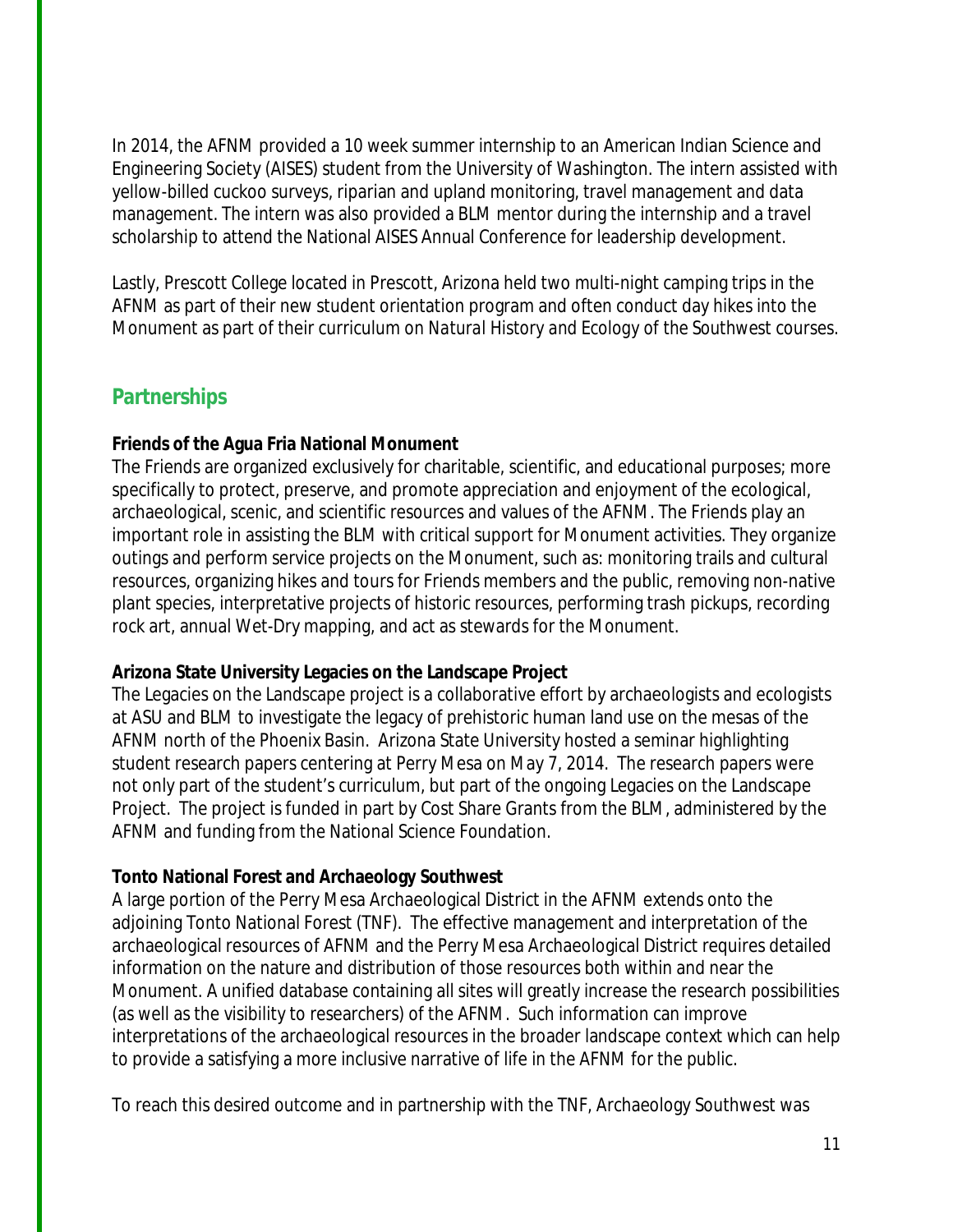funded by the BLM National Conservation Lands Research Program to create a standardized geodatabase containing information from existing BLM and TNF records, as well as new information gathered by citizen scientists. The geodatabase is a common data storage and management framework used extensively by private and public agencies. It combines "geo" (spatial data) with "database" (data repository) to create a central data repository for spatial data and associated metadata storage and management. This type of geodatabase is ideal for the spatially-referenced, archaeological information and it is now considered an essential tool for cultural resource managers and researchers alike. This partnership entails development of a master relational database using Microsoft Access and integrating this where locational data is present into a spatial database.

**Horseshoe –Copper Creek Coordinated Resource Management Planning (HS-CC CRMP) Team** An important partnership revolves around the HS-CC CRMP. The Horseshoe Ranch, recently purchased by the AGFD, is the base property for the BLM AFNM Horseshoe Grazing Allotment and the US Forest Service TNF Copper Creek Grazing Allotment, which are managed jointly. The three agencies are working together to create a tri-agency CRMP for the two allotments. The CRMP planning process is a public collaborative process designed to engage all interested publics/stakeholders in the identification of local resource needs/opportunities, assist agencies in the collection of resource data, assist in the development of alternatives that address these needs/opportunities, and to encourage participation on long-term resource working groups and adaptive management processes.

#### **Central Arizona Grasslands Conservation Strategy (CAGCS)**

The CAGCS – an interagency team composed of BLM, Prescott National Forest and TNF, NRCS, and the AGFD. The mission of the CAGCS is to work across multiple land ownership jurisdictions to restore grassland ecosystems and benefit the wildlife that depend upon them, in particular species like the pronghorn antelope. The strategy emphasizes ground level project implementation and adaptive management focusing on habitat development, maintaining habitat corridor linkages and water source development projects. In FY14, CAGCS established and implementation team that focused on stakeholder engagement and prioritizing projects for future funding opportunities.

#### **Volunteers**

The number of volunteers for FY14 remained steady, with individuals from the Friends, the Arizona Site Stewards, the Arizona Archaeological Society, the Arizona Rock Art Coalition, the Upper Agua Fria Watershed Partnership, and the Arizona Riparian Council and BLM volunteers unassociated with any other local group.



Friends volunteers documenting an archaeology site.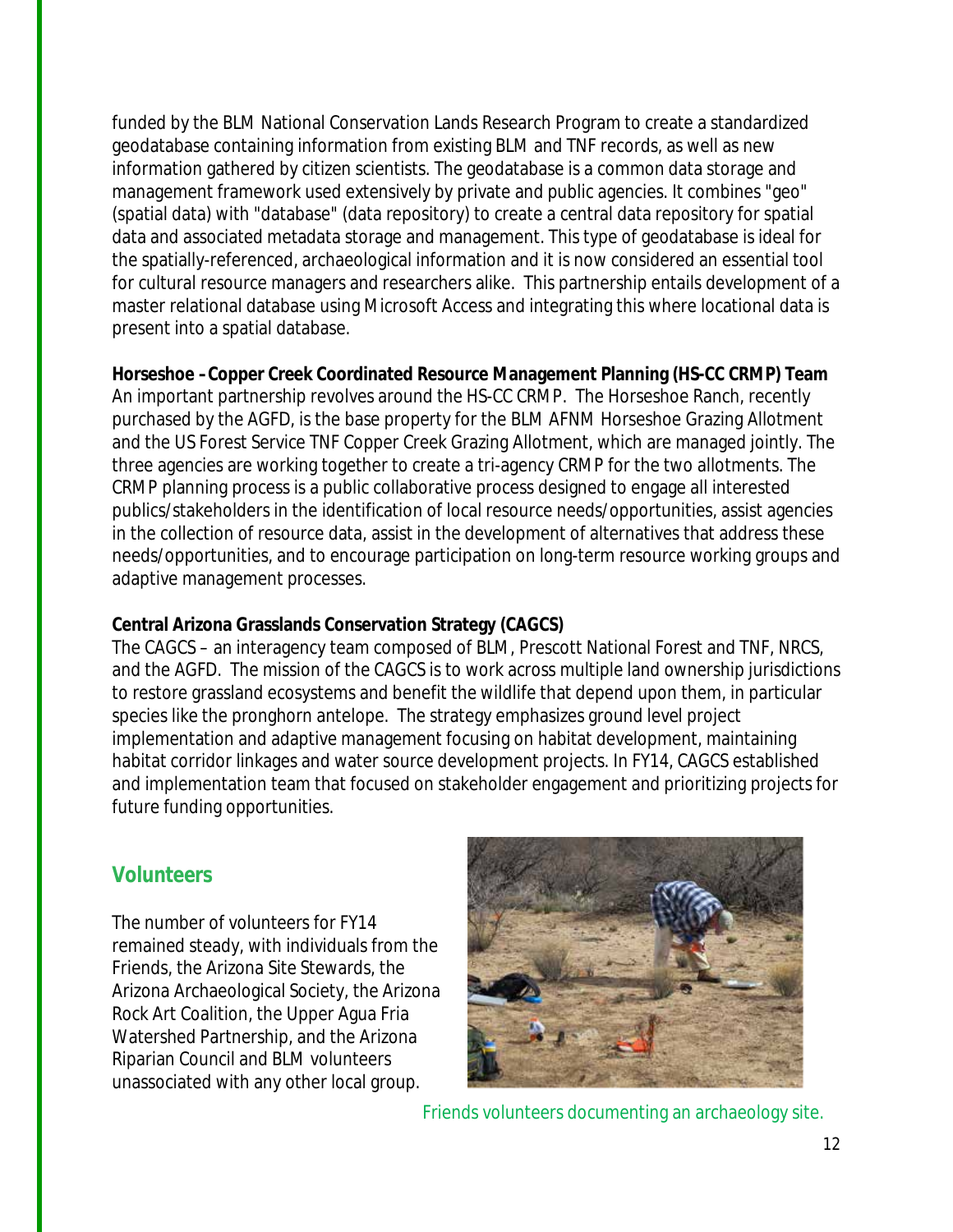Since its establishment in 2004, the Friends have been very active partners in supporting the BLM's efforts to manage and protect the AFNM's cultural and natural resources and in conducting public education and outreach. In FY14 the Friends continued to focus on public education and the preservation of the Monument. The Friends completed **1,630 volunteer hours** (valued at \$35,860) which included:

Cultural Resources: **752 hours**

- Conducting archaeological field surveys and recording of cultural sites
- Attending Cultural Resource Committee meetings
- Public outreach, to support cultural resources protection in the AFNM
- Guiding hikes
- Archaeology site protection
- Trash clean ups at cultural resource sites, heavy recreation sites, and along Interstate 17
- Recording Rock Art sites
- Installation of informational signs
- Special projects

#### Administrative: **478 hours**

- Board of Directors and subcommittee meetings
- Organize Clean ups
- Organizational, administrative, and strategic planning meetings

Biological (Wet/Dry Mapping of the Agua Fria River): **400 hours**

- Administrative, training and organizing the wet/dry mapping activity
- Actual wet/dry mapping



Friends volunteers preparing to conduct an archaeology survey.

## **Land (or Interests in Land) Acquisitions**

Staff with the AFNM completed NEPA analysis for the Cross Y land acquisition in FY14. The 1,984-acre Cross Y acquisition consists of a 626-acre inholding at the southern border of the AFNM, two 40-acre inholding parcels on Black Mesa, and a 1,278-acre (two sections) parcel bounded by the Monument on the north, TNF on the east, and BLM and State Land on the south (see map 2). These parcels include substantial water rights; nearly one mile of the Agua Fria River; more than two miles of Squaw Creek; wildlife migratory corridors; many cultural resources including several large pueblo ruins, rock art sites, and artifact scatters; and opportunities for public access to Monument lands. The parcels are highly scenic and include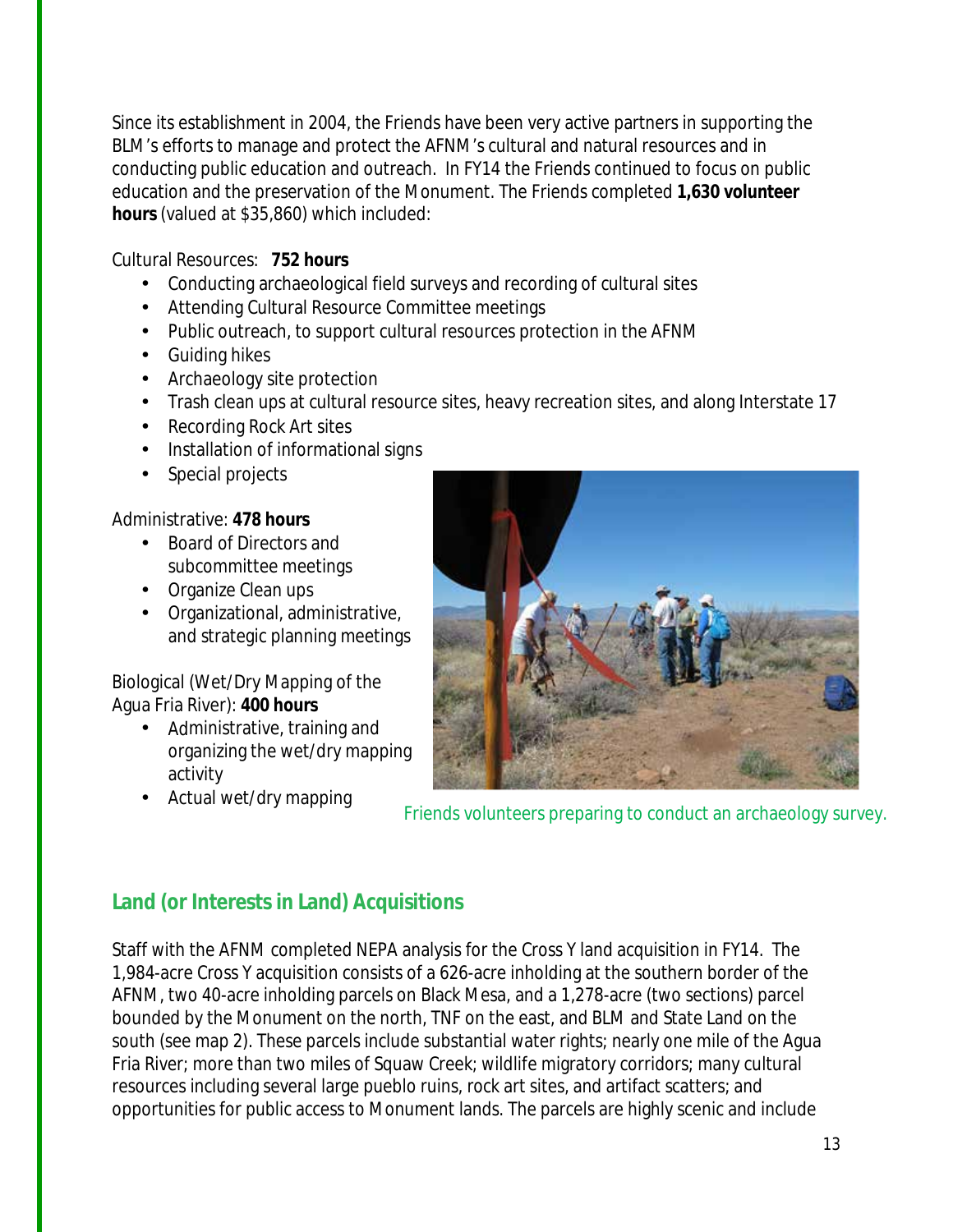one of the densest stands of saguaro cacti in Arizona. It is the goal to acquire parcels in a phased approach. The first phase is to acquire the two 40 acre inholdings on Black Mesa. The second phase is to acquire the 626 acre inholding at the south end of the AFNM. The final phase of the acquisition is to acquire the 1,278 acre edge holding parcels.



Cross Y Land Acquisition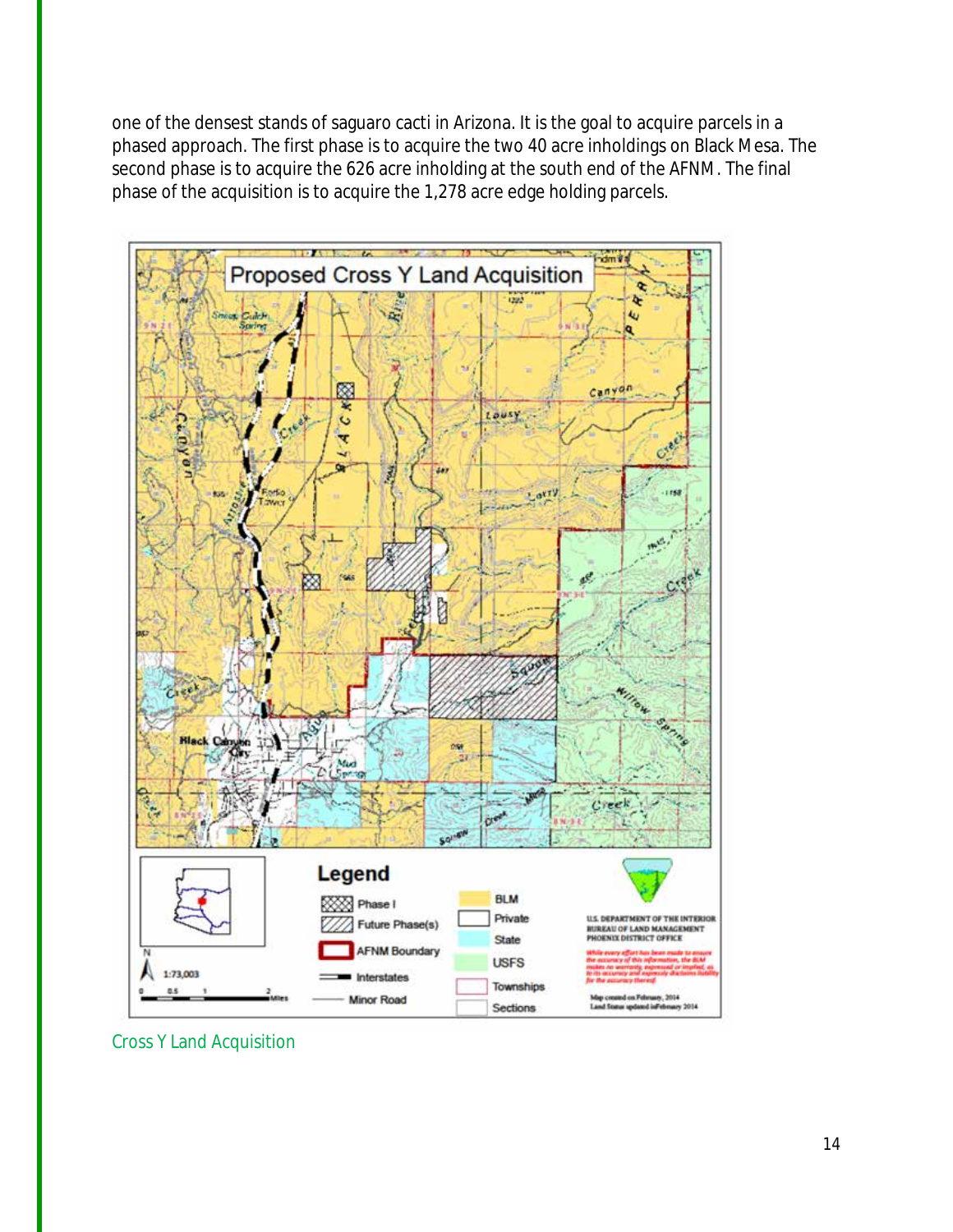## Science 4

#### **Science**

There are multiple ongoing science projects occurring within the AFNM. Current research is focused on gaining a better understanding of both the biological and cultural resources within the AFNM. Projects include an in depth study of the fire ecology as it relates to habitat values for pronghorn antelope, grassland bird response to wildfire and precipitation, genetic studies of agave cultivated by native peoples, investigation of prehistoric and modern human land use on the mesas of AFNM, and development of a master relational database of cultural sites for the AFNM and portions of the TNF.

The draft Science Plan for the AFNM is expected to be finalized in 2015.

#### *Grassland habitat response to vegetation treatments (Dr. William Miller, Arizona State University, Polytechnic, and Paul Sitzmann, BLM graduate student)*

Wildlife biologist, Paul Sitzmann, completed his Masters of Science degree in Applied Biological Science at Arizona State University. His research focused on understanding the effects of fire on the semi-desert grasslands and the effects of juniper pile burning in areas where woody species have encroached within the AFNM. Grasslands are important to many wildlife species including the pronghorn antelope which depend upon the grasslands for many of their basic biologic needs including fawning. Areas were juniper treatments occurred are movement corridors between isolated grassland patches. Information gleaned from his thesis will be used to inform land management decisions and direct habitat restoration efforts to benefit pronghorn antelope. His results were presented at the annual Antelope Awareness Day hosted at AGFD's Horseshoe Ranch.

The work completed by Paul Sitzmann was the initial phase of the study. Future research revisiting the same treatment units will capture the long term effects of prescribed burning and juniper thinning on the habitat values for species such as the pronghorn antelope. In FY11 \$50,000 from BLM was awarded to Arizona State University through a grant opportunity.

#### *Semi-desert grassland Bird Study of the Agua Fria National Monument (Rio Salado Audubon Center and Sonoran Audubon Chapter, Phoenix, Arizona)*

Staff with the Rio Salado Audubon Center and interns hired through the River Pathways Program initiated grassland bird surveys in the AFNM. The study focused on grassland bird response to fuels treatments and monsoon rains on the semi-desert grasslands of the AFNM. Paired plots were used to assess the difference in bird densities and species richness between a recently burned area (2 years post treatment) and an area that had not burned since at least 2000.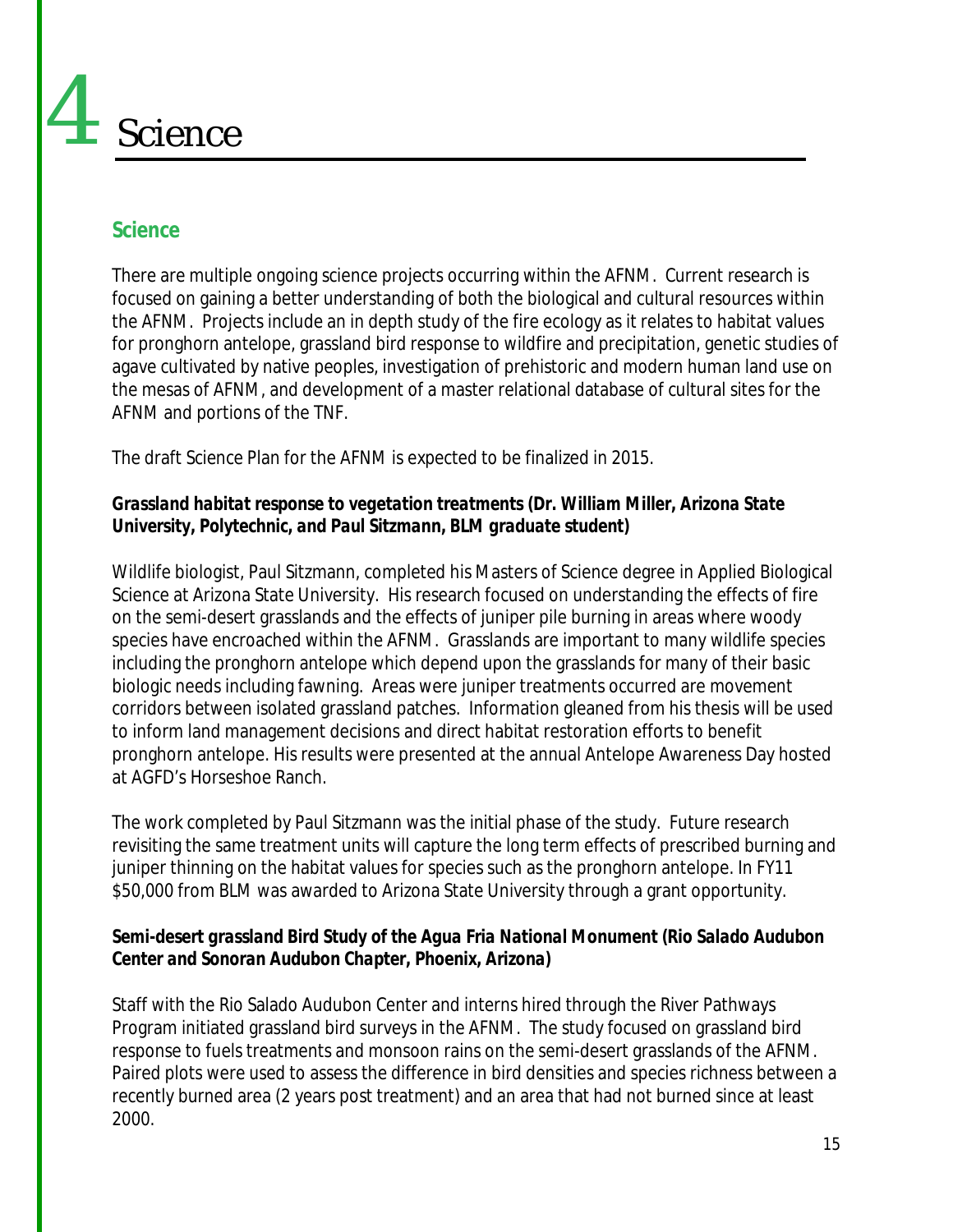The work completed by Audubon is in the initial phase of the study. Future work is needed to assess grassland bird response to fire immediately post fire and to determine grassland bird recovery post fire. In FY14, \$30,000 from BLM was awarded through a grant opportunity.

#### *Legacies on the Landscape Project (Arizona State University School of Human Evolution and Social Change, Tempe, Arizona)*

Arizona State University's Legacies on the Landscape partnership is a collaborative effort by archaeologists and ecologists to investigate the legacy of prehistoric and modern human land use on the mesas of AFNM north of the Phoenix Basin. This desert grassland and riparian ecosystem has experienced two intense pulses of human use in the past 750 years: a sizeable agricultural occupation in the 1300s and livestock grazing since the late 1800s. The project looks to reconstruct key ecological and archaeological features of the landscape before, during, and

after (in the case of the indigenous occupation) these pulses of human land-use. This project has a strong educational component, involving both graduate and undergraduate students in interdisciplinary research in the field and laboratory.

During FY14, Legacies on the Landscape did not perform any fieldwork, but focused on synthesizing data from the FY13 field season. In FY14 \$15,000 from BLM was awarded through a grant opportunity.



Pueblo la Plata

#### *Inventory and Monitoring Geodatabase Development for Agua Fria National Monument (Southwest Archaeology, Tucson, Arizona)*

The AFNM includes a significant portion of the Perry Mesa Archaeological District (PMAD), one of the largest if not the largest Archaeological Districts in the United States. The District boundaries extend onto the adjacent TNF lands. This project entails development of a master relational database of cultural sites for the entire AFNM and that portion of PMAD on TNF lands, using Microsoft Access and integrating this where locational data is present into a spatial database. The development of a standardized geodatabase containing information from existing BLM and TNF records, as well as new information gathered by citizen scientists working with BLM and TNF archaeologists will provide a central data repository for spatial data and associated metadata storage and management. To facilitate the continued use of the database as a centralized repository, data entry forms based on existing agency cultural resource site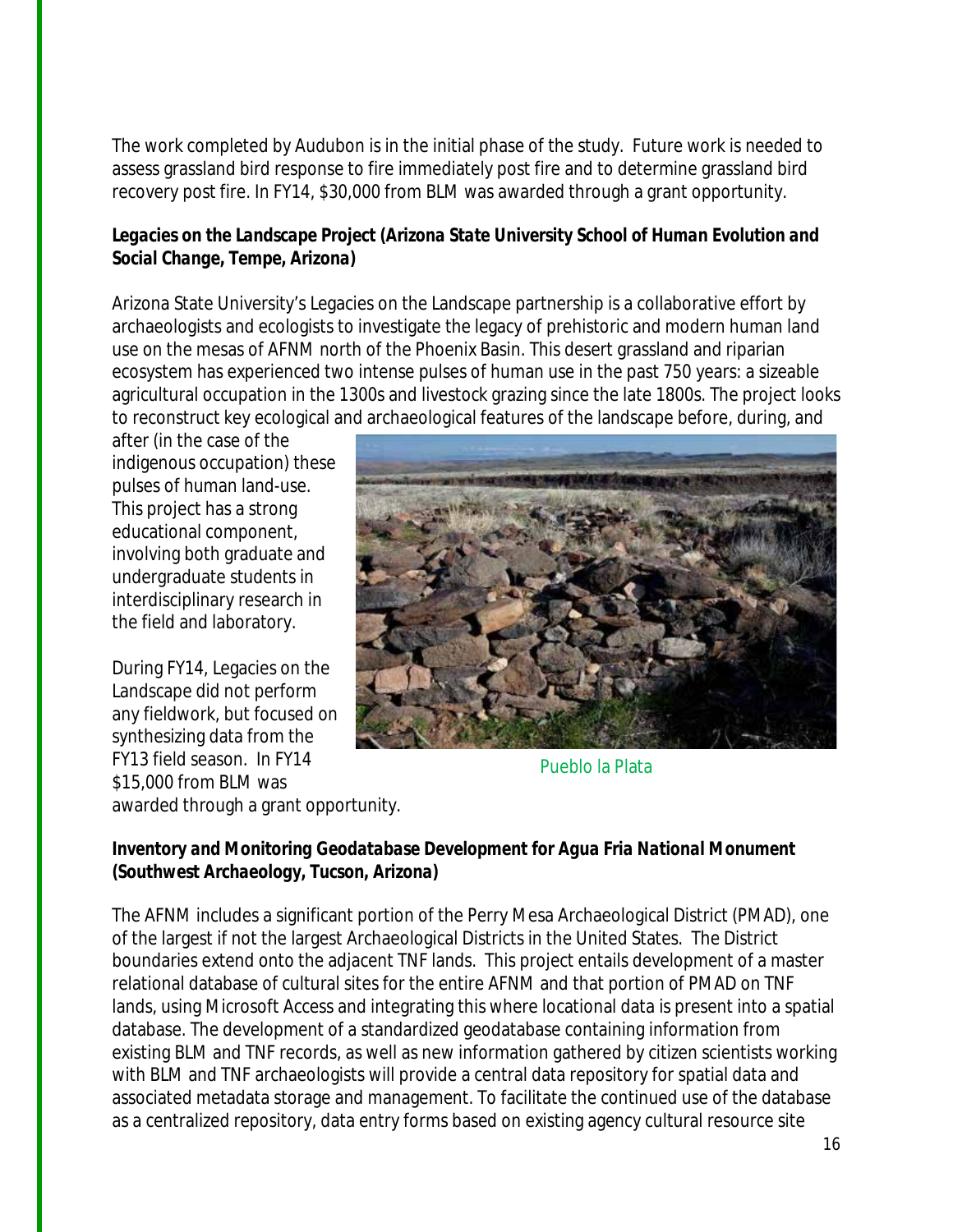forms will be automated. In addition, a volunteer field form will be developed to ensure that information collected by citizen scientists working under the direction of agency archaeologists is compatible with the database structure. A portion of the project will be directed at assessing over 500 citizen scientist cultural site records to identify previously recorded cultural sites and new cultural sites. A sub sample of the new sites will be validated in the field by professional archaeologists. This project will have immediate benefits in the development of the HS-CC CRMP. Landscape-level management will be enhanced by systematically organizing the archaeological record across jurisdictional boundaries to better understand Perry Mesa and earlier archaeological traditions. This should encourage increased cross jurisdictional collaboration for future research and interpretation programs.

The work completed by Southwest Archaeology is in the initial phase. In FY14 \$11,000 from BLM was awarded through a grant opportunity.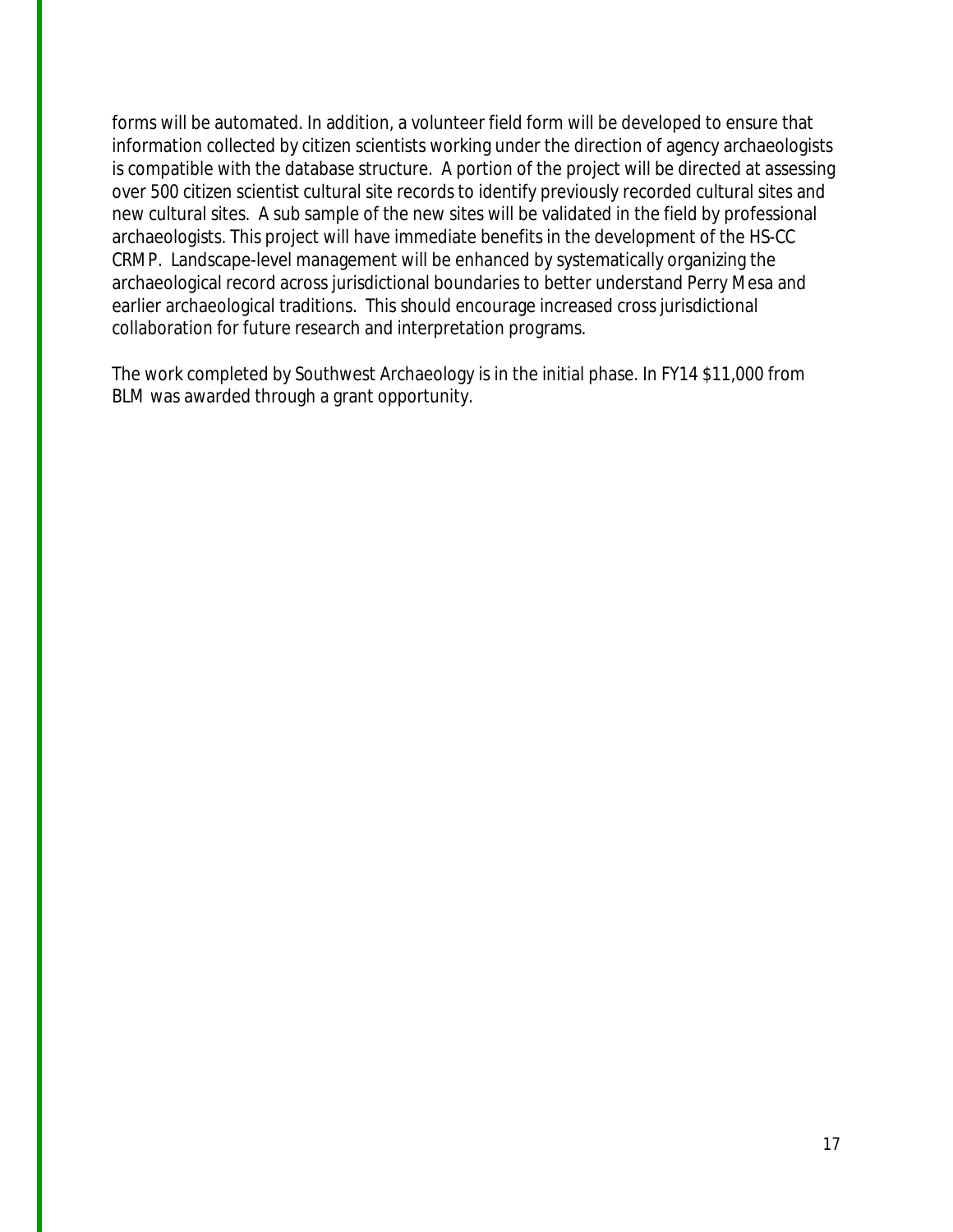## Resources, Objects, Values, and Stressors 5

The AFNM's "resources, objects, and values" were established by Presidential Proclamation (January 2000). The Monument embraces an extraordinary array of cultural and biological resources. These objects of scientific and historic interest are described below verbatim from the Presidential Proclamation:

### **Heritage Resources**

*"The ancient ruins within the monument, with their breathtaking vistas and spectacular petroglyphs, provide a link to the past, offering insights into the lives of the peoples who once inhabited this part of the desert Southwest. The area's architectural features and artifacts are tangible objects that can help researchers reconstruct the human past. Such objects and, more importantly, the spatial relationships among them, provide outstanding opportunities for archeologists to study the way humans interacted with one another, neighboring groups, and with the environment that sustained them in prehistoric times.*

*The monument contains one of the most significant systems of late prehistoric sites in the American Southwest. Between A.D. 1250 and 1450, its pueblo communities were populated by up to several thousand people. During this time, many dwelling locations in the Southwest were abandoned and groups became aggregated in a relatively small number of densely populated areas. The monument encompasses one of the best examples of these areas, containing important archeological evidence that is crucial to understanding the cultural, social, and economic processes that accompanied this period of significant change.*

*At least 450 prehistoric sites are known to exist within the monument and there are likely many more. There are at least four major settlements within the area, including Pueblo La Plata, Pueblo Pato, the Baby Canyon Ruin group, and the Lousy Canyon group. These consist* 



Tank Canyon Rock Art

*of clusters of stone-masonry pueblos, some containing at least 100 rooms. These settlements are typically situated at the edges of steep canyons, and offer a panorama of ruins, distinctive rock art panels, and visually spectacular settings. Tank canyon Rock Art*

*Many intact petroglyph sites within the monument contain rock art symbols pecked into the surfaces of boulders and cliff faces. The sites range from single designs on boulders to cliffs*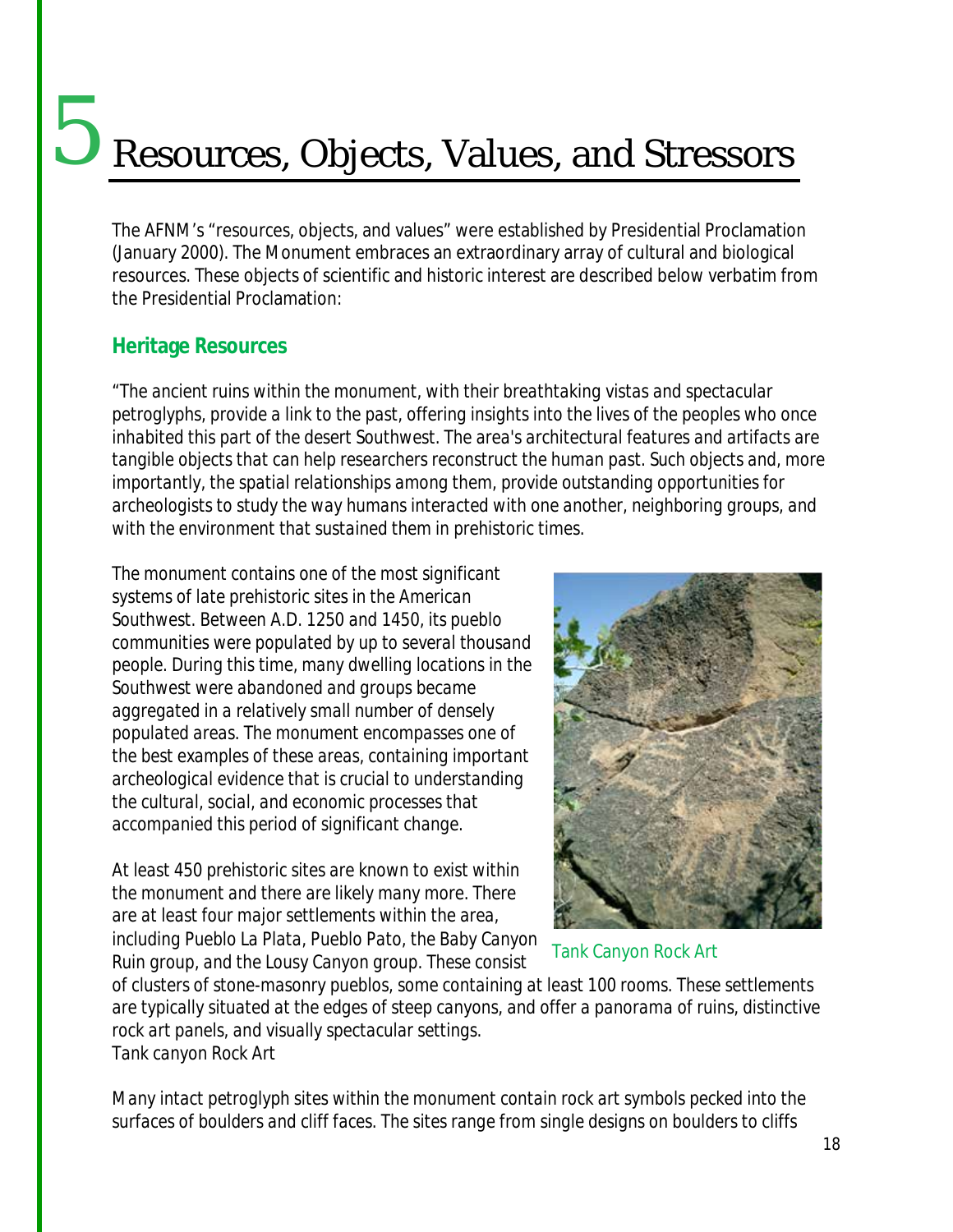*covered with hundreds of geometric and abstract symbols. Some of the most impressive sites are associated with major pueblos, such as Pueblo Pato.*

*The monument holds an extraordinary record of prehistoric agricultural features, including extensive terraces bounded by lines of rocks and other types of landscape modifications. The agricultural areas, as well as other sites, reflect the skills of ancient residents at producing and obtaining food supplies sufficient to sustain a population of several thousand people."* 

In addition, the free-flowing Agua Fria River, which virtually bisects the Monument is a notable heritage resource and is suitable for designation under the Wild and Scenic Rivers Act. The river's tributaries were determined to be eligible for further study under the Wild and Scenic Rivers Act through the AFNM RMP.

#### **Heritage Resources Status and Trend Table**

| Status of Resource, Object, or Value | Trend  |
|--------------------------------------|--------|
| Good                                 | Stable |

#### **Inventory, Assessment, Monitoring Tables**

|        |                       | BLM Acres in Unit   Acres Inventoried   Acres Possessing Object   Acres Monitored in FY14                                       |          |
|--------|-----------------------|---------------------------------------------------------------------------------------------------------------------------------|----------|
| 70,900 | 4,808 acres<br>acres) | $\sim$ 70,000 acres (this is<br>(6.8% of total unit difficult to determine<br>since only 6.8% of the<br>unit has been surveyed) | 11 Acres |

| <b>BLM Acres in</b><br>Unit | Number of<br>objects identified<br>by survey | Number of objects<br>dentified as possessing<br>value | <b>Number of Cultural</b><br>Resource sites monitored<br>(of those possessing<br>object or value) |
|-----------------------------|----------------------------------------------|-------------------------------------------------------|---------------------------------------------------------------------------------------------------|
| 70,900                      | 550                                          | 550                                                   | 22                                                                                                |

#### **Stressors Affecting Cultural Resources**

As in FY13, vandalism, increased visitor use, and occasional off road vehicle use occurs in river bottoms and cross county. In FY14, no reports of vandalism or theft of cultural sites were issued. Visitation to the Monument and known cultural sites continues to increase annually. With the availability of information on the internet, visitation to previously unknown cultural sites has increased.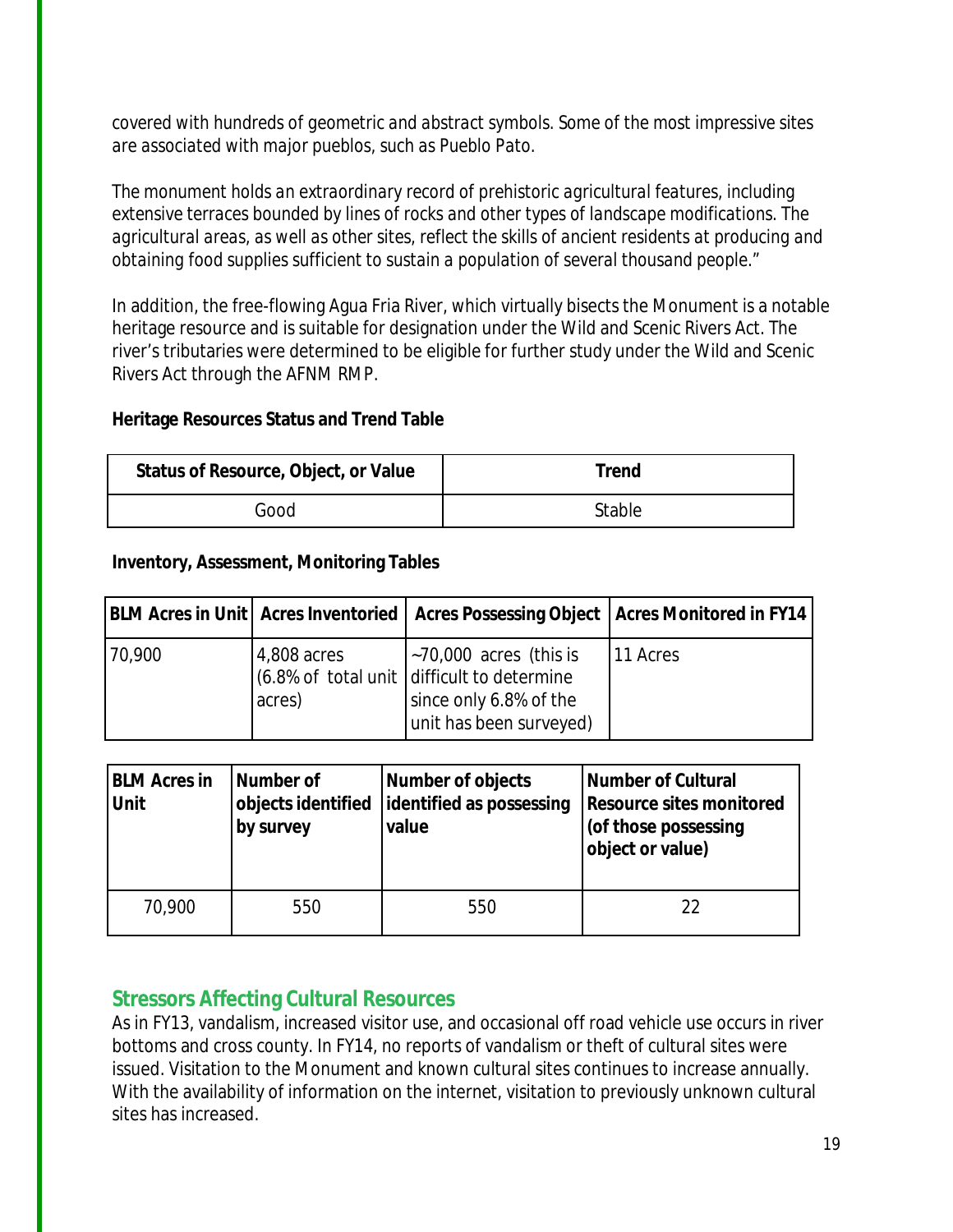### **Biological Resources**

*"In addition to its rich record of human history, the monument contains other objects of scientific interest. This expansive mosaic of semi-desert grassland, cut by ribbons of valuable riparian forest, is an outstanding biological resource. The diversity of vegetative communities, topographical features, and relative availability of water provide habitat for a wide array of sensitive wildlife species, including the lowland leopard frog, the Northern Mexican garter snake, the common black hawk, and the desert tortoise. Other wildlife is abundant and diverse, including pronghorn, mule deer, and white-tail deer. Javelina, mountain lions, small mammals, reptiles, amphibians, fish, and neotropical migratory birds also inhabit the area. Elk and black*  bear are present, but less abundant. Four species of native fish, including the longfin dace, the *desert sucker, the Gila chub, and the Gila topminnow, exist in the Agua Fria River and its tributaries."*

Biological resources are monitored in the following manner:

#### *Upland Vegetation*

Upland vegetation resources primarily consist of semi-desert grasslands dominated by tobosa grass. These areas occur primarily on mesa tops and support an abundance of wildlife. Other primary vegetation types consist of a mix of Sonoran Desert scrub, semi-desert chaparral, and juniper forests. These areas also support an abundance of wildlife. Upland vegetation was monitored at various locations using long term and short term methods in 2014.



Wild flowers growing on Perry Mesa of AFNM in August 2014 following summer monsoon rains

#### **2014 Land Health Evaluation Findings**

| Allotment      | Standard 1 (Upland) | <b>Standard 3 (Desired Plant Communities)</b> |
|----------------|---------------------|-----------------------------------------------|
| Horseshoe      | Met                 | Met                                           |
| <b>Cross Y</b> | Not Met             | Not Met (Upland)                              |

A draft Land Health Evaluation for the Horseshoe Allotment shows the uplands in the allotment are in overall good condition. Current upland plant communities in the Horseshoe Allotment are also making progress towards meeting Desired Plant Community objectives. A draft Land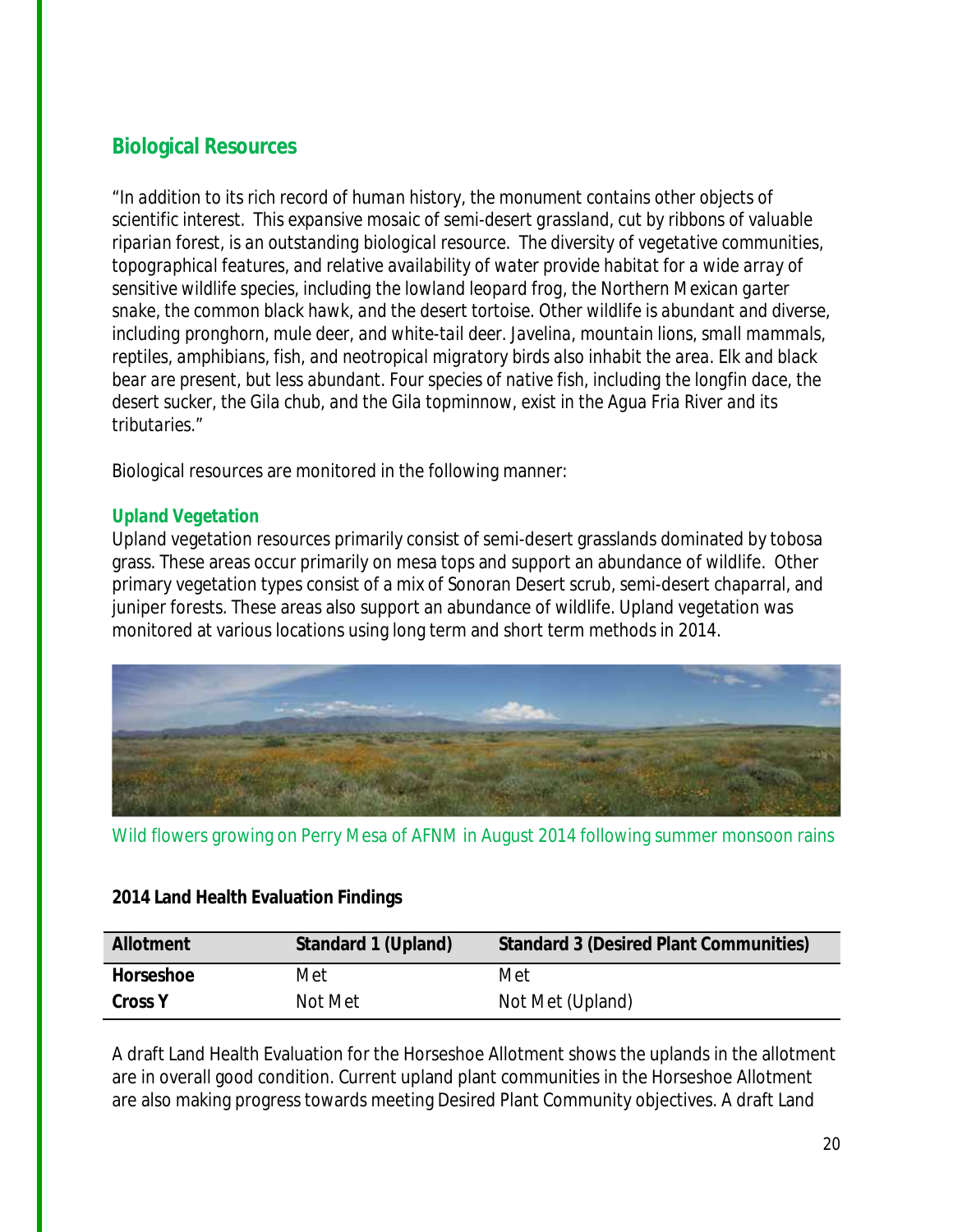Health Evaluation for the Cross Y Allotment was also prepared in 2014. The uplands did not meet Arizona Land Health Standard 1 or the upland portion of Standard 3 due to the amount of repeat wildfires that have occurred on the Black Mesa portion of the allotment.

| Status of Resource, Object, or Value Trend |                                                                                                                                                                                                                                                                                                                                                                                                                                                                                                                                                                          |
|--------------------------------------------|--------------------------------------------------------------------------------------------------------------------------------------------------------------------------------------------------------------------------------------------------------------------------------------------------------------------------------------------------------------------------------------------------------------------------------------------------------------------------------------------------------------------------------------------------------------------------|
| Upland - Fair                              | Upward Trend – 17 Indicator monitoring within the<br>30,000 acre Horseshoe Allotment and 17,072 acre Cross<br>Y Allotment found most upland sites were stable,<br>hydrologically intact and biologically functioning.<br>However, Black Mesa continues to be dominated by<br>black mustard and annual grasses, both native and non-<br>native, dominate some areas. Ongoing juniper<br>treatments continue to improve grassland habitats by<br>reducing woody species occurrence. Heavy monsoon<br>rain in the summer of 2014 noticeably increased<br>vegetation growth. |

#### **Upland Vegetation Status and Trend Table**

#### **Inventory, Assessment, Monitoring Table**

| <b>BLM Acres in Unit   Acres Inventoried</b> |                                                                                               |                                                                                                                    | Acres Possessing Object   Acres Monitored in FY14 |
|----------------------------------------------|-----------------------------------------------------------------------------------------------|--------------------------------------------------------------------------------------------------------------------|---------------------------------------------------|
| 70,900                                       | Upland: ~90% -<br>Using Attribute,<br>Inventory, and<br>Monitoring (AIM)<br>Strategy methods. | $-63,800$ acres which<br>excludes 47 miles of<br>riparian habitat<br>associated with the river<br>and tributaries. | 40,000 acres of Upland                            |

## **Stressors Affecting Upland Vegetation**

Wildfire continues to impact upland resources. Although the effects of fire are beneficial and part of the natural ecosystem maintenance, fires on the AFNM, particularly Black Mesa, have occurred at a much greater frequency than natural return intervals. In FY14, the 487 acre Badger fire burned a portion of Black Mesa near the Badger Springs exit. The fire was started by a RV that caught fire while traveling on Interstate 17.

Drought conditions for multiple years, especially during summers, negatively impacted native tobosa grasslands. Tobosa grass, a warm season grass, was reduced in vigor as a result of ongoing summer droughts. Shrubs likely increased in proportion across the uplands as a result of drought. However, summer rains in 2014 drastically improve tobosa grassland conditions. Following the monsoon of 2014, tobosa was taller and denser than any time in recent memory.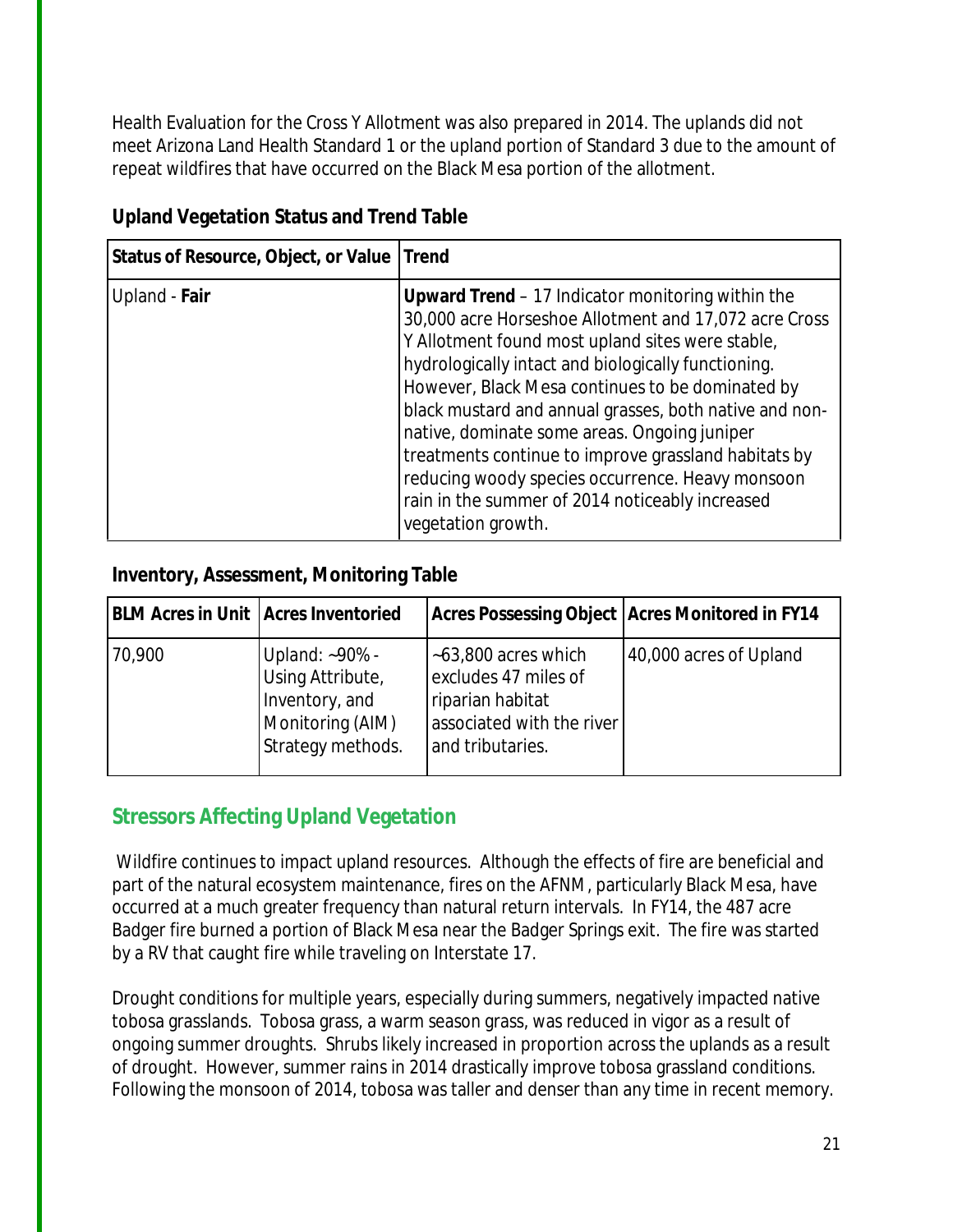#### *Riparian Vegetation*

Riparian resources are made of lush deciduous tree forest with an understory of water dependent vegetation such as sedges, rushes, cat-tails and an assortment of other species. These areas are critical to support wildlife including many threatened and endangered species. Multiple indicator monitoring (MIM) plots were used to



Students exploring the effectiveness of waders during a River Pathways trip in the Agua Fria River, April 2014.

quantitatively assess riparian resource conditions. Proper Functioning Condition (PFC) assessments were used for qualitative assessments.

#### **2014 Land Health Evaluation Findings**

| <b>Allotment</b> | Standard 2 | <b>Standard 3 (Desired Plant Communities)</b> |
|------------------|------------|-----------------------------------------------|
| Horseshoe        | Met        | Met                                           |
| <b>Cross Y</b>   | Met        | Met                                           |

The riparian standard in both the Horseshoe and Cross Y draft Land Health Evaluations released in 2014 were found to be meeting the standard. Riparian resources continue to improve throughout the AFNM.

#### **Riparian Status and Trend Table**

| Status of Resource, Object, or Value   Trend |                                                                                                                                                                                                                                                                                                                                                                                                      |
|----------------------------------------------|------------------------------------------------------------------------------------------------------------------------------------------------------------------------------------------------------------------------------------------------------------------------------------------------------------------------------------------------------------------------------------------------------|
| Riparian Vegetation - Fair                   | Upward Trend (2.4 miles), Stable (4 miles), Downward<br>Trend (6 miles)-Riparian trend is stable in most areas<br>where assessed through Proper Functioning Condition<br>assessments. The implementation of an Off-Highway<br>Vehicle (OHV) barrier built in 2010 and multiple pole and<br>plug plantings in the River Bend area have greatly<br>improved riparian conditions. However, the trend of |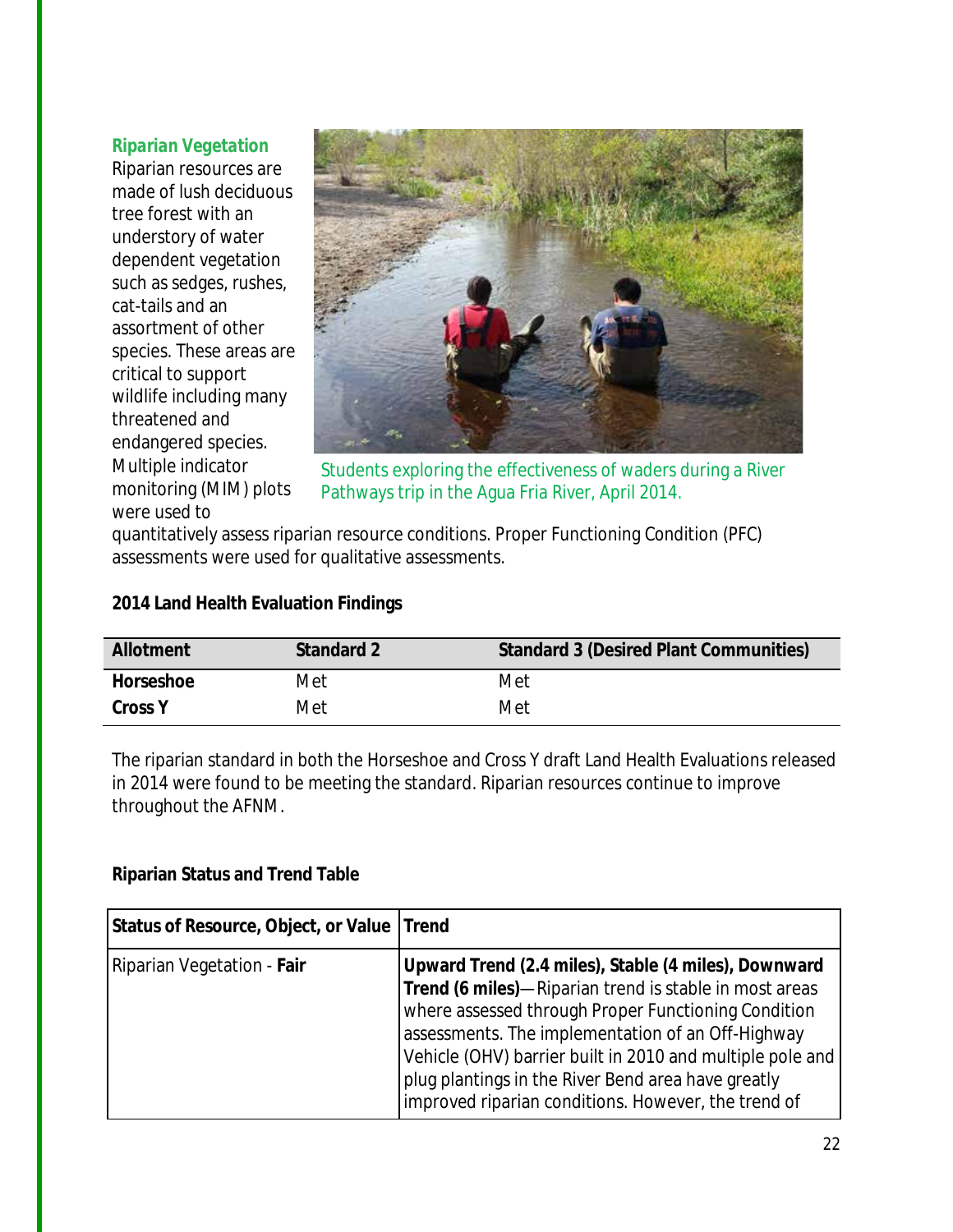| Silver Creek declined due to an influx of sediment from<br>the 2005 Cave Creek Complex wildlife. MIM plots<br>determined that stream banks are dominated by native<br>herbaceous species and the woody species age class<br>distributions are meeting RMP objectives. |
|-----------------------------------------------------------------------------------------------------------------------------------------------------------------------------------------------------------------------------------------------------------------------|
|-----------------------------------------------------------------------------------------------------------------------------------------------------------------------------------------------------------------------------------------------------------------------|

#### **Inventory, Assessment, Monitoring Table**

|        | Acres in Unit   Miles Inventoried       |                                                             | Miles Possessing Object   Miles Monitored in FY14 |
|--------|-----------------------------------------|-------------------------------------------------------------|---------------------------------------------------|
| 70,900 | <i>Riparian</i> —~100% - MIM<br>and PFC | 47 miles of riparian<br>corridors occur in the<br>Monument. | 12 miles                                          |

### **Stressors Affecting Riparian Vegetation**

The riparian resources within the AFNM continue to be stressed by multiple factors. Some factors such as drought and the legacy of a large wildfire are largely out of management control. Others factors that affect riparian resources such as OHV damage, livestock use, and weed infestations are actively managed by the AFNM.

Drought continues to be a concern to the riparian resources of the AFNM. Water levels of the Agua Fria River and its tributaries are low. Badger Springs wash continued to dry out and many mature riparian obligate tree species are dying. Monsoons in the latter half of the summer of 2014 alleviated some of the drought conditions and flooded the riparian areas within the AFNM but winter rains are also needed to improve water availability for riparian resources. The legacy of the 2005 Cave Creek Complex on the adjoining Forest Service lands continues to negatively impact Silver Creek. The 500,000 acre fire continued to cause sediment to input into the area which has resulted in a loss of much of the surface flows in the creek. Silver Creek continued to flush some of the sediment out of the watershed.

Past management actions such as implementing a winter season of use, installing of OHV barriers, tree and sedge plantings, and hand pulling of Dalmatian toadflax continued to benefit riparian resources in FY14. OHV exclusion and the planting of trees and sedges prior to and within FY14 have directly resulted in riparian resource condition improvements. Weed treatments of Dalmatian toadflax have been small and only removed small infestations but efforts have kept infestations from increasing in size. Winter season use of livestock in riparian areas appeared to not have negatively influenced riparian areas, particularly in the River Bend area where multiple years of restoration activities have resulted in upward trends.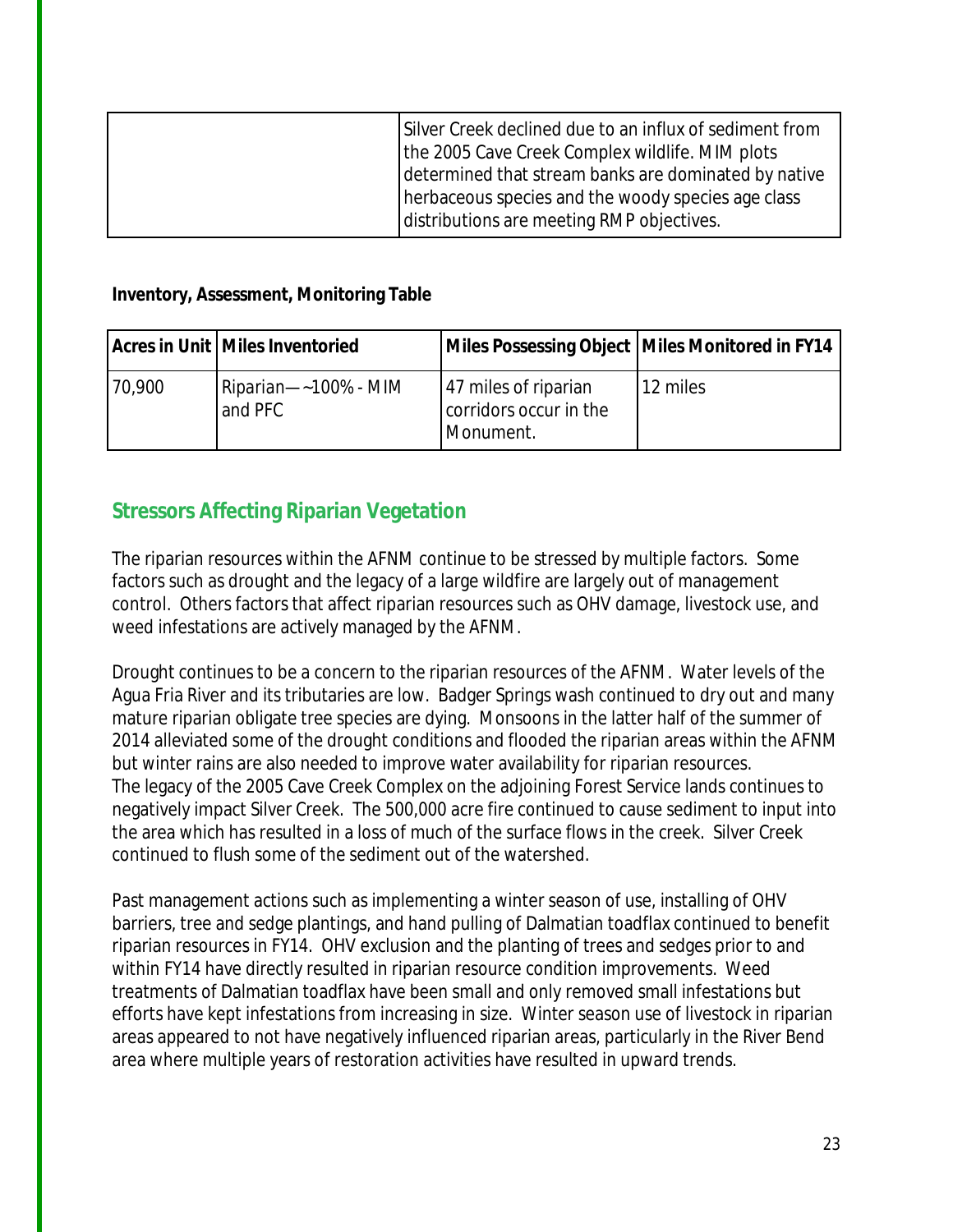#### *Wildlife Resources*

The AFNM is home to many wildlife species including many native fish species, some of which are endangered; 196 bird species including the threatened yellow-billed cuckoo, the threatened northern Mexican garter snake, and many big game species such as the pronghorn antelope and mule deer. Fish surveys are conducted by snorkeling and electroshocking. Yellow-billed cuckoos are monitored with audio playback equipment.

| Status of Resource, Object, or Value | <b>Trend</b>                                                                                                                                                                                                                                                                                                                                                                                                                      |
|--------------------------------------|-----------------------------------------------------------------------------------------------------------------------------------------------------------------------------------------------------------------------------------------------------------------------------------------------------------------------------------------------------------------------------------------------------------------------------------|
| Wildlife Resources - Good            | Stable (9 populations); Downward Trend (3<br>populations) Wildlife resources are stable in most areas<br>where assessed. However, due to influx of sediment in<br>Silver Creek, Gila chub, desert sucker and longfin dace<br>populations are well below pre-sediment conditions.<br>Yellow-billed cuckoos were present in areas where they<br>are expected to occur and were documented breeding in<br>an area were not expected. |

#### **Wildlife Resources Status and Trend Table**

#### **Inventory, Assessment, Monitoring Table**

| <b>Acres in Unit</b> | <b>Acres Inventoried</b>                                                                  | <b>Acres Possessing Object</b> | <b>Acres Monitored in FY14</b>            |
|----------------------|-------------------------------------------------------------------------------------------|--------------------------------|-------------------------------------------|
| 70,900               | Pronghorn--100% of<br>habitat                                                             | ~50,000 acres of habitat       | $~10,000$ acres                           |
| 70,900               | Yellow-billed cuckoo-<br>~70% habitat                                                     | ~30 miles of habitat           | 12 miles of habitat and 6<br>populations  |
| 70,900               | Native fish species-<br>~100% of T & E habitat<br>and ~5% of total native<br>fish habitat | ~40 miles of habitat           | 12 miles of habitat and 12<br>populations |

#### **Stressors Affecting Wildlife Resources**

Stressors affecting wildlife resources were discussed in detail within the Upland and Riparian sections of this report. Sediment from the 2005 Cave Creek Complex fire continued inundate Gila chub habitat within Silver Creek but other populations of Gila chub were stable. Yellowbilled cuckoos continued to thrive in riparian areas within the AFNM. The yellow-billed cuckoos moved from the previous year's survey but numbers documented were nearly identical. Pronghorn fawn recruitment was higher than the previous year despite the ongoing drought prior to fawning season.

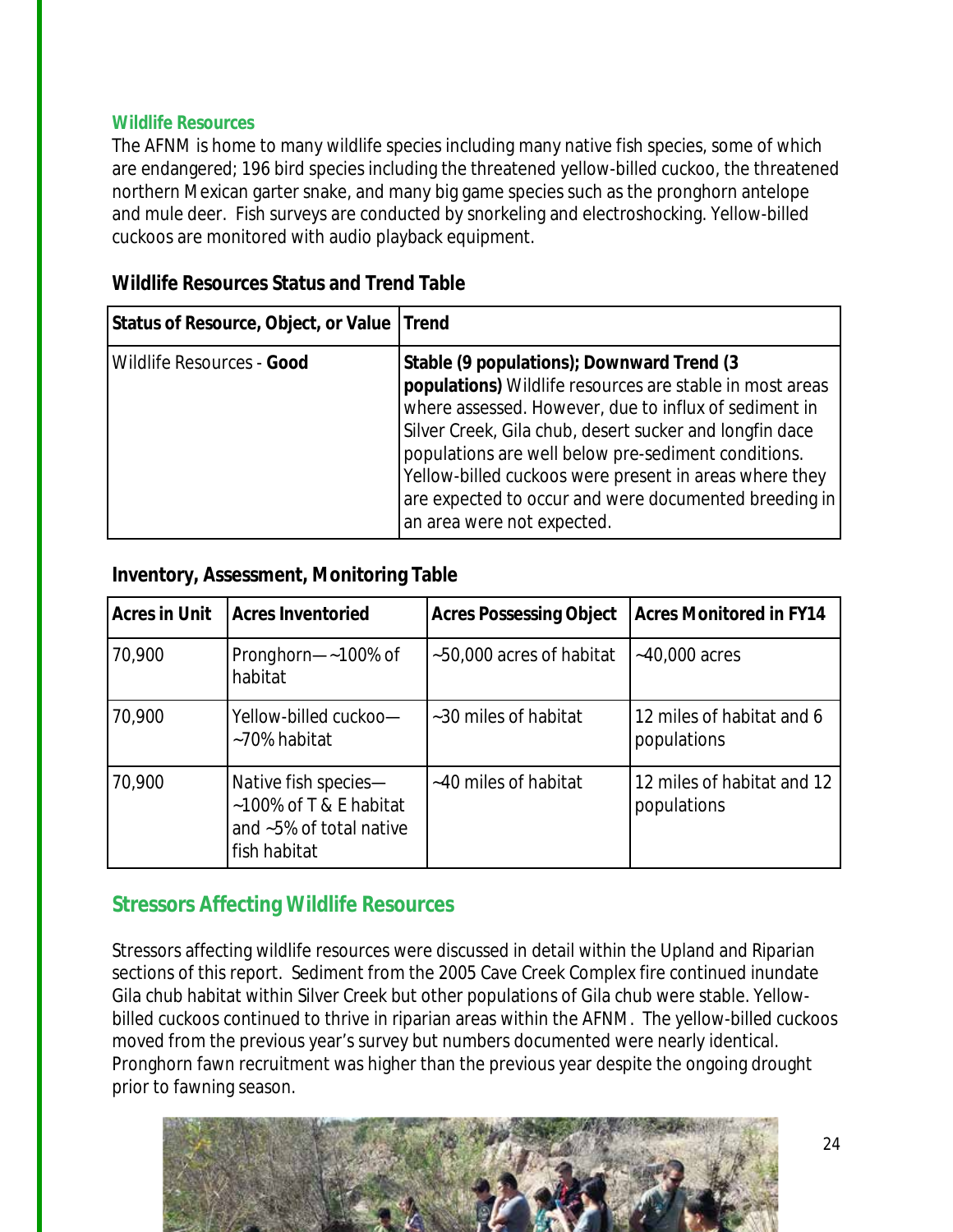## Summary of Performance Measure 6

In FY14, approximately 200 acres of heritage resources were inventoried and 22 cultural sites were monitored with the assistance of volunteers from the Friends Cultural Resources Committee, Arizona Archaeology Society members, and Arizona Site Steward Volunteers. Biological resources monitored in FY14, 40,000 acres of terrestrial habitat and upland vegetation which encompassed pronghorn fawning grounds and movement corridors, 12 miles

of riparity conduct fish monitoring during a River Pathways trip in the Agua Fria River. Apri populations including Gila chub, Gila topminnow, longfin dace, and desert sucker, several of which are an endangered species. Students conduct fish monitoring during a River Pathways trip in the Agua Fria River, April 2014.

| Summary Table*             |               |                                                                            |  |
|----------------------------|---------------|----------------------------------------------------------------------------|--|
| Resource, Object, or Value | <b>Status</b> | <b>Trend</b>                                                               |  |
| Heritage Resources         | Good          | Stable                                                                     |  |
| <b>Upland Vegetation</b>   | Fair          | Up                                                                         |  |
| <b>Riparian Vegetation</b> | Fair          | Upward Trend (2.4 miles);<br>Stable (4 miles); Downward<br>Trend (6 miles) |  |
| <b>Wildlife Resources</b>  | Good          | Stable (9 populations);<br>Downward Trend (3<br>populations)               |  |

\*This table is a synthesis of the individual object/value status tables in the "Objects, Values, and Stressors" section.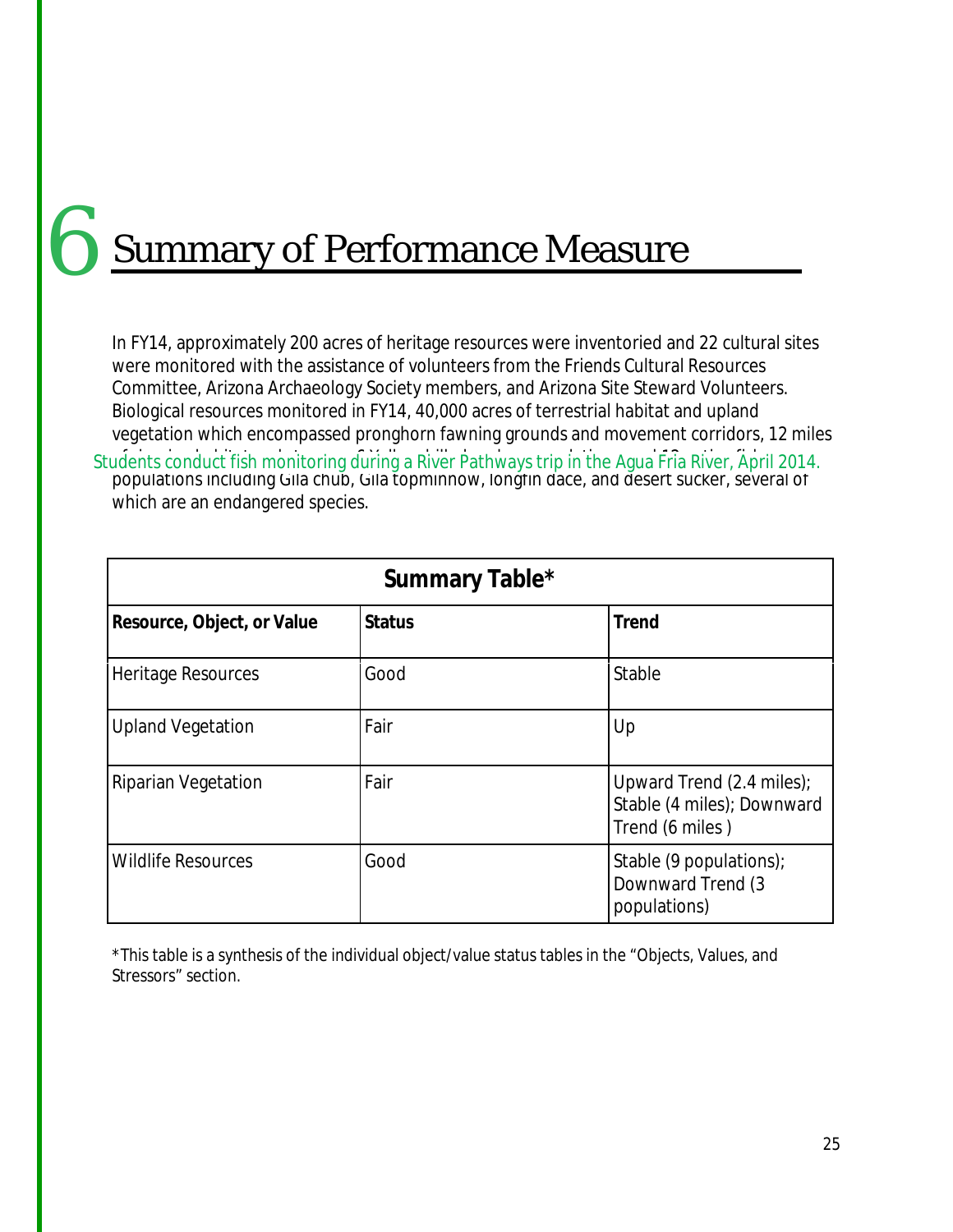## Manager's Letter 7

Partnerships have been a key factor in accomplishing the important work summarized in this report. The support and assistance from essential partners such as the Friends of the Agua Fria National Monument, Tonto National Forest, Arizona Game and Fish Department, The Nature Conservancy, Natural Resource Conservation Service, National Audubon Society, Arizona Site Stewarts, and Arizona Archaeological Society has afforded Monument staff the ability to accomplish complex proactive projects on our treasured National Conservation Lands. Not only have these relationships provided BLM with additional technical expertise and research opportunities, they have also helped foster trusts amongst stakeholders and the public.

In 2014 the Friends of the Agua Fria National Monument received BLM's "Public Lands Partnership Excellence" Award. The Public Lands Partnership Excellence Award recognizes an interpretive association or friends group that has demonstrated exceptional support for the agency's interpretive, educational, and/or public outreach programs. Friends of the Agua Fria National Monument have shown superior dedication in support of BLM's efforts to protect the Monument's valuable natural and cultural resources. Volunteers have logged thousands of hours to assist the BLM in completing stewardship and resource projects. This is an invaluable partnership and the Monument is grateful for their efforts.

Another important partnership revolves around the Horseshoe-Copper Creek Allotment Coordinated Resource Management Plan (HS-CC CRMP). The HS-CC CRMP planning team is comprised of BLM, USFS Tonto National Forest, Arizona Game and Fish Department, Natural Resource Conservation Service, The Nature Conservancy, and numerous stakeholders. In FY14, this working group has continued to engage interested publics/stakeholders in a collaborative manner, assisted BLM and USFS in the collection of resource data and assessing resource conditions, and assisted in the development of resource objectives and adaptive management processes. This partnership helped leverage funding to contract rangeland expertise to complete a land health evaluation of the Horseshoe allotment during a time of staffing shortages.

In the upcoming year we will continue with grassland restoration projects through the Central Arizona Grasslands Strategy partnership. In FY14 AFNM was once again recognized as a Healthy Landscapes focal area and received \$100,000 of one-time funding to assist with grassland restoration efforts. With the completion of the Horseshoe allotment land health evaluation, the team expects to finish the HS-CC CRMP and NEPA analysis in 2015. Other projects planned to be completed in 2015 are the NEPA analysis of riparian exclosures along Indian Creek, Cross Y allotment grazing permit renewal, QR code interpretative tours of Pueblo la Plata, and the initiation of a programmatic special recreation permitting process for the Monument.